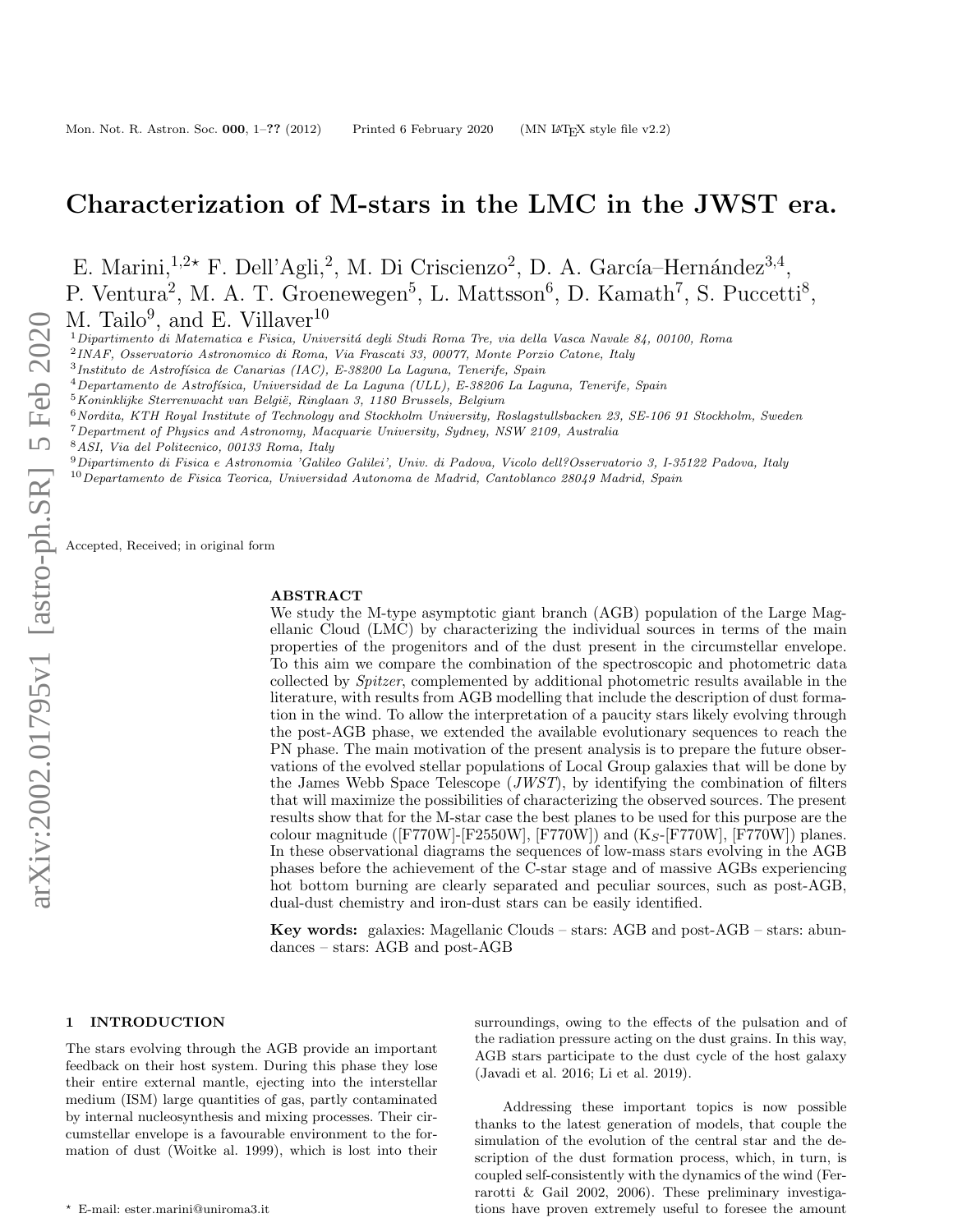of dust produced by stars of different mass and chemical composition, across the various stages of the AGB evolution (Dell'Agli et al. 2017; Di Criscienzo et al. 2013; Nanni et al. 2013, 2014; Ventura et al. 2012, 2014, 2018).

Despite these important progresses, the estimates of dust yields by AGB stars are still affected by several uncertainties, which can be broadly grouped into 3 distinct categories: a) the AGB evolution is strongly determined by the efficiency of two physical phenomena, still poorly known from first principles, namely convection and mass loss (Ventura & D'Antona 2005a,b; Karakas & Lattanzio 2014); b) the dynamics of the wind is characterized by the formation of shocks, which provoke significant deviations with respect to the isotropic, stationary schematization currently used (Bowen 1988; Cherchneff 2006); c) Dust production mechanism itself is still affected by several uncertainties, related to the scarce knowledge of the sticking coefficients of the molecules on the solid particles and to the formation entalpies of some solid compounds (Ferrarotti & Gail 2006; Gail et al. 2013).

On the observational ground, photometry and spectroscopy in the infrared (IR) domain prove valuable tools to improve the understanding of the evolution and of the dust production mechanism by AGB stars. Indeed, when dust is formed a significant fraction of the overall energy released is emitted in the IR spectral region. Furthermore, the IR spectrum is characterized by various features, each associated to a specific dust species; this is important to deduce the mineralogy of the dust formed.

The LMC has been so far the best laboratory to test AGB evolution theories. This is due to its relative proximity ( $\sim$  50 Kpc, Feast 1999) and low average reddening  $(E(B - V) \sim 0.075$ , Schlegel et al. 1998), which allowed the observation of the evolved stellar population by means of several surveys. The most recent and complete exploration has been achieved via the Surveying the Agents of a Galaxy's Evolution Survey (SAGE), with the Spitzer Space Telescope (Meixner et al. 2006), that provided IR data taken with the InfraRed Array Camera (IRAC, with filters centered at 3.6, 4.5, 5.8 and 8.0  $\mu$ m) and the Multi-band Imaging Photometer (MIPS, with filter centered at 24  $\mu$ m) of ~ 6.5 million sources, ∼ 17000 out of which were classified as AGB stars by Riebel et al. (2010).

The availability of this robust body of observational data has allowed the study of the dust enrichment from stellar sources from two different perspectives. Several authors used synthetic spectra, obtained by varying the parameters of the central object and the dust composition, to reproduce the position of the observed sources in the observational planes built with the IRAC and MIPS filters (Srinivasan et al. 2009, 2010, 2011; Riebel et al. 2012). A different and complementary approach was followed by Dell'Agli et al. (2014a, 2015a), who used stellar evolutionary tracks to characterize the individual sources, in terms of mass, chemical composition and formation epoch of the progenitors, and of the amount and mineralogy of the dust in the circumstellar envelope. Nanni et al. (2019) used a similar analysis to derive an estimate of the overall dust production rate by evolved stars in the Magellanic Clouds (hereinafter MC).

A further step towards the interpretation of the IR observations of LMC stars is possible via the analysis of spectroscopic data taken with the Spitzer's Infrared Spectrograph (IRS), which provided detailed mid-IR spectral distribution of more than 1000 point sources in the LMC. The fit of the IR spectra allows a wider and deeper exploration of the various factors affecting the spectral energy distribution, in comparison to the analysis based on the different magnitudes. This approach was followed by Jones et al. (2014) and Groenewegen & Sloan (2018, GS18) to characterize oxygenrich AGB stars.

In the near future, the studies aimed at understanding how dust production in the envelope of AGB stars works will receive a robust push, with the launch of the JWST, that will revolutionize our understanding of the evolved stellar populations in the local Universe. The large aperture (6.5 m) and the subarsecond spatial resolution will allow the study of resolved dusty stellar populations at moderate and large distances, up to ∼ 4 Mpc (Jones et al. 2017). The Mid-Infrared Instrument (MIRI; Rieke et al. 2015), mounted onboard the JWST, will provide spectroscopy in the  $5 - 28.5 \mu m$  range (Bouchet et al. 2015), thus providing a unique opportunity to study the evolution of AGB stars and the dust formation process in their expanding wind, in a large variety of environments. Combination of near-IR and mid-IR data to study the evolved stellar population has been so far successfully applied to the MC. By analyzing the results from the DUSTiNGS survey, Dell'Agli et al. (2016, 2018b, 2019) attempted a similar approach to study AGB stars in the Local Group galaxies IC1613, IC10 and Sextans A; however, these studies, based on photometry results limited to wavelengths below  $\sim 5 \mu$ m, could not benefit of the information of the long-wavelength domain of the mid-IR flux. The JWST data will allow the application of this methodology to all the galaxies of the Local Group and possibly beyond.

Against this background, we have started a research project with the goal of providing a thorough interpretation of the IR data of the stars in the LMC that exhibit an IR excess. In this paper we restrict our attention to the sample of oxygen-rich stars, while we will address carbon stars in a forthcoming work. In the wake of the analysis done in Jones et al. (2014), we will combine results from IRAC and MIPS photometry with IRS data, in the attempt of giving an exhaustive characterization of the individual sources, in terms of the main properties of their progenitors, of the specific AGB stage they are evolving through and of the properties of the dust in their surroundings. To consider the whole spectral distribution, we will also take into account optical and near IR photometric data, when available. This study represents a step forward with respect to the works by Dell'Agli et al. (2014a, 2015a), which were based on photometric data only. The method followed here is different and complementary from Jones et al. (2014), as it is based on results from AGB evolution and dust formation modelling.

Because the present work is projected into a JWST perspective, similarly to Jones et al. (2017) we will consider observational planes obtained by the combination of MIRI filters. Our goal is to select the observational planes that must be used in order to obtain the most exhaustive characterization of the individual sources observed, in terms of chemical composition, mass and formation epoch of the progenitors, of the degree of obscuration of the stars and of the mineralogy of the dust present in the circumstellar envelope. A detailed care will be devoted to understand the planes where the different classes of the sources observed can be easily dis-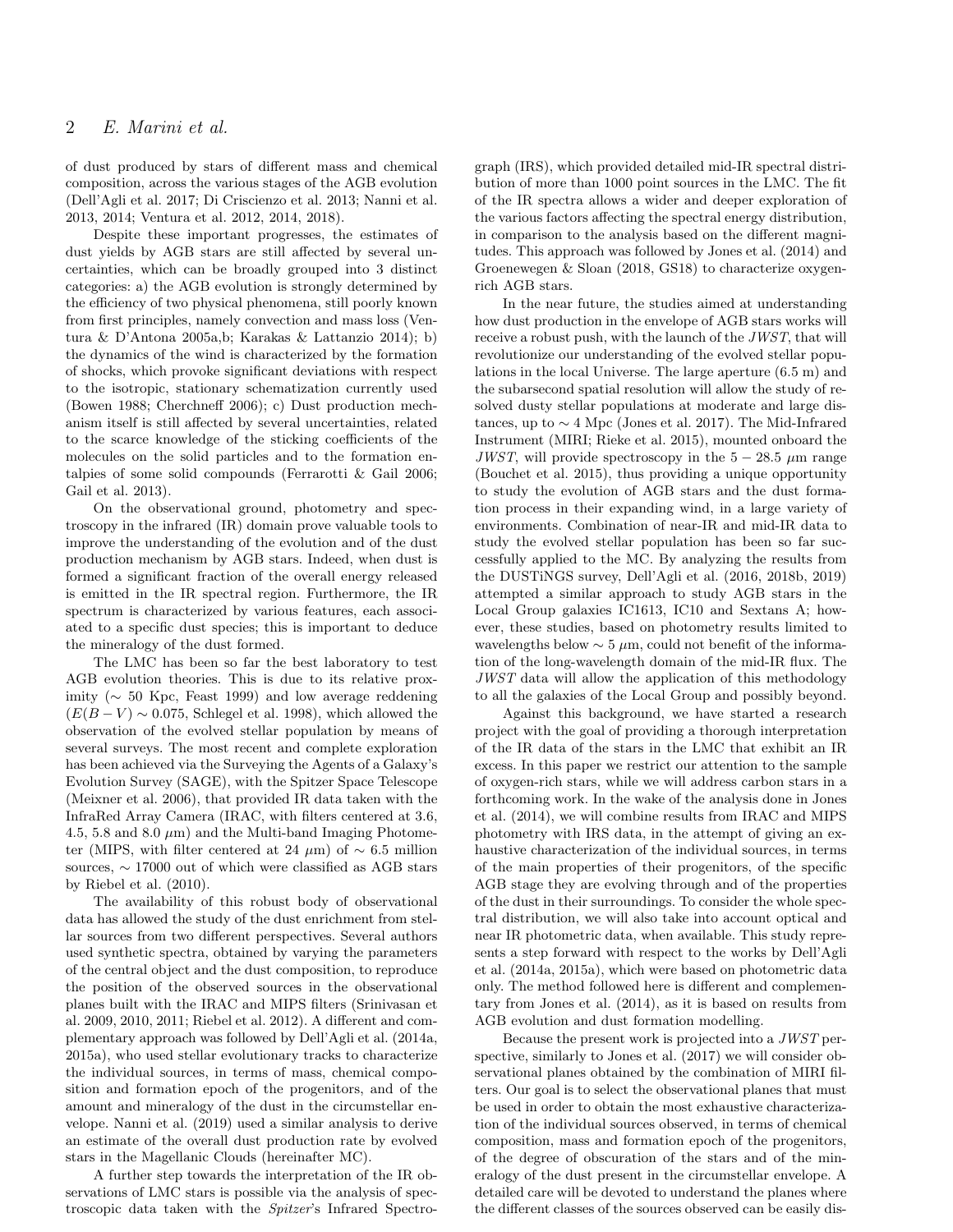tinguished and where the obscuration trends for oxygen-rich stars are most clearly defined. This step is crucial to set up a methodology that will be extended to the galaxies in the Local Group, once the JWST data will become available.

## 2 AGB AND DUST FORMATION MODELLING

The discussion presented in the following sections will be based on AGB evolution models which include the description of dust formation in the circumstellar envelope. The evolutionary sequences on which the present work is based are the same ones used in a series of papers published by our group to characterize the evolved stellar populations of the Magellanic Clouds (Dell'Agli et al. 2014b, 2015a,b) and Local Group galaxies (Dell'Agli et al. 2016, 2018b, 2019). The interested reader can find in these papers and in the recent review by Karakas & Lattanzio (2014) a thorough discussion of the AGB evolution of  $1-8$   $M_{\odot}$  stars. Here we briefly recall the most relevant properties.

## 2.1 The physical and chemical evolution of AGB stars

The left and middle panels of Fig. 1 show the evolution of the luminosity and of the  ${}^{12}$ C surface mass fraction of stars of different mass. The grey parts of the tracks correspond to the C-star phase. Among the various chemical species we focus on  ${}^{12}$ C, because surface carbon is extremely sensitive to the efficiency of both hot bottom burning (hereinafter HBB, Renzini & Voli 1981) and third dredge-up (TDU, Iben 1974). The models presented in Fig. 1 have  $Z = 8 \times 10^{-3}$ , the metallicity shared by the majority of the stars in the LMC, now evolving through the AGB phase (Harris & Zaritsky 2009). The current mass of the star is shown on the abscissa.

HBB consists in the activation of a series of p-capture reactions at the base of the convective envelope, which modifies the relative distribution of the various chemical species. The ignition of this process requires temperature at the bottom of the surface convective zone of the order of  $\sim 30$  MK, a condition that requires core masses  $\sim 0.8 M_{\odot}$  (Ventura et al. 2013), reached only by stars of initial mass above 3.5  $M_{\odot}^{-1}$ .

The ignition of HBB (see the tracks of 4, 5, 6  $M_{\odot}$  models in Fig. 1) leads to a fast rise in the luminosity of the star (Blöcker & Schönberner 1991), which increases during the first part of the AGB evolution, until reaching a peak of the order of  $5 \times 10^4 - 10^5$  L<sub>☉</sub>, which is higher the larger the initial mass of the star is; in the final AGB phases the luminosity diminishes, because the general cooling of the external regions weakens (and eventually turns off) HBB (Mazzitelli et al. 1999).

The activation of HBB favours the destruction of the surface carbon, exposed to proton fusion at the base of the envelope; this effect can be seen in the steep drop (by a factor  $\sim$  20) in the surface <sup>12</sup>C, clearly visible in middle panel of Fig. 1. Depletion of surface carbon requires temperatures at the base of the envelope of the order of  $\sim$  40 MK, which are reached by all the stars experiencing HBB, independently of the chemical composition. Other nuclear reactions, e.g. proton captures by oxygen nuclei and the activation of the Ne-Na and Mg-Al-Si nucleosynthesis, demand temperatures close to 100 MK, that are reached only by AGB stars of low metallicity ( $Z \leq 10^{-3}$ , Dell'Agli et al. 2018a). The tracks corresponding to the 1.25, 1.5, 2.5  $M_{\odot}$  models in Fig. 1 represent low-mass AGB stars, not experiencing HBB. In these stars the luminosity rises during the AGB phase, owing to the increase in core mass, until reaching a final value, slightly below  $\sim 10^4$  L<sub>☉</sub> (Boothroyd & Sackmann 1988).

The only mechanism able to alter the surface chemical composition of these stars is TDU, which provokes a gradual increase in the surface carbon, evident in the middle panel of Fig. 1. Repeated TDU events lead to the formation of carbon stars, with a surface C/O ratio above unity. This condition is reached by stars with initial mass  $1 < M/M_{\odot} < 3^2$ . The largest values of surface carbon mass fraction, slightly above  $\sim$  1\%, are reached by the stars of initial mass  $\sim$  2.5 – 3  $M_{\odot}$ , that are exposed to a higher number of TDU episodes before they loose the external envelope, compared to their lower mass counterparts (Karakas 2010; Karakas et al. 2018).

On the physical side, the enrichment in carbon content in the envelope determines a significant increase in the surface opacities (Marigo 2002), which favours the expansion of the external regions of the star and the increase in the mass loss rate, that exceeds  $\sim 10^{-5}$  M<sub>☉</sub>/yr (Ventura & Marigo 2009, 2010). The stars of initial mass below 2  $M_{\odot}$ become C-stars after a significant fraction of the envelope was lost during the previous AGB phases; for the reasons given above the mass loss rates experienced after the C-star stage is reached are so large that the residual envelope is lost before further thermal pulses (TPs) are experienced.

A general behaviour of AGB stars is that the loss of the external mantle is accompanied by the cooling of the external regions, which makes the stars readjust on a more and more expanded configuration (Vassiliadis & Wood 1993). As TP-AGB stars are pulsating stars, this reflects into a gradual increase of the pulsation period (P) of the star. Massive AGB stars are expected to reach extremely long periods, in the range 1000-2000d, during the peak of the HBB activity; in the finale phases, after most of the envelope is lost and the star starts to contract, the pulsation periods decrease.

#### 2.2 Dust production in AGB stars

In the schematization adopted here dust formation occurs while the gas is expanding away from the central star, in the form of wind. The key-factor affecting the mineralogy of the dust formed is the C/O ratio, owing to the high stability of the CO molecule (Sharp & Huebner 1990). In oxygen-rich stars the formation of silicates, alumina dust and solid iron occurs, whereas in the envelope of carbon stars the main

 $^{\rm 1}$  The minimum initial mass required to activate HBB during the AGB evolution is indeed dependent on the metallicity of the star. It is 3.5  $M_{\odot}$  for the  $Z = 8 \times 10^{-3}$  chemistry used here, whereas for metal-poor stars with  $Z \leq 10^{-3}$  it is ~ 3  $M_{\odot}$ .

<sup>2</sup> The lower limit in mass is slightly dependent on metallicity. Indeed in metal-poor stars the achievement of the C-star condition is easier, because the lower oxygen; therefore, the lower mass threshold required to reach the C-star phase during the AGB evolution is smaller.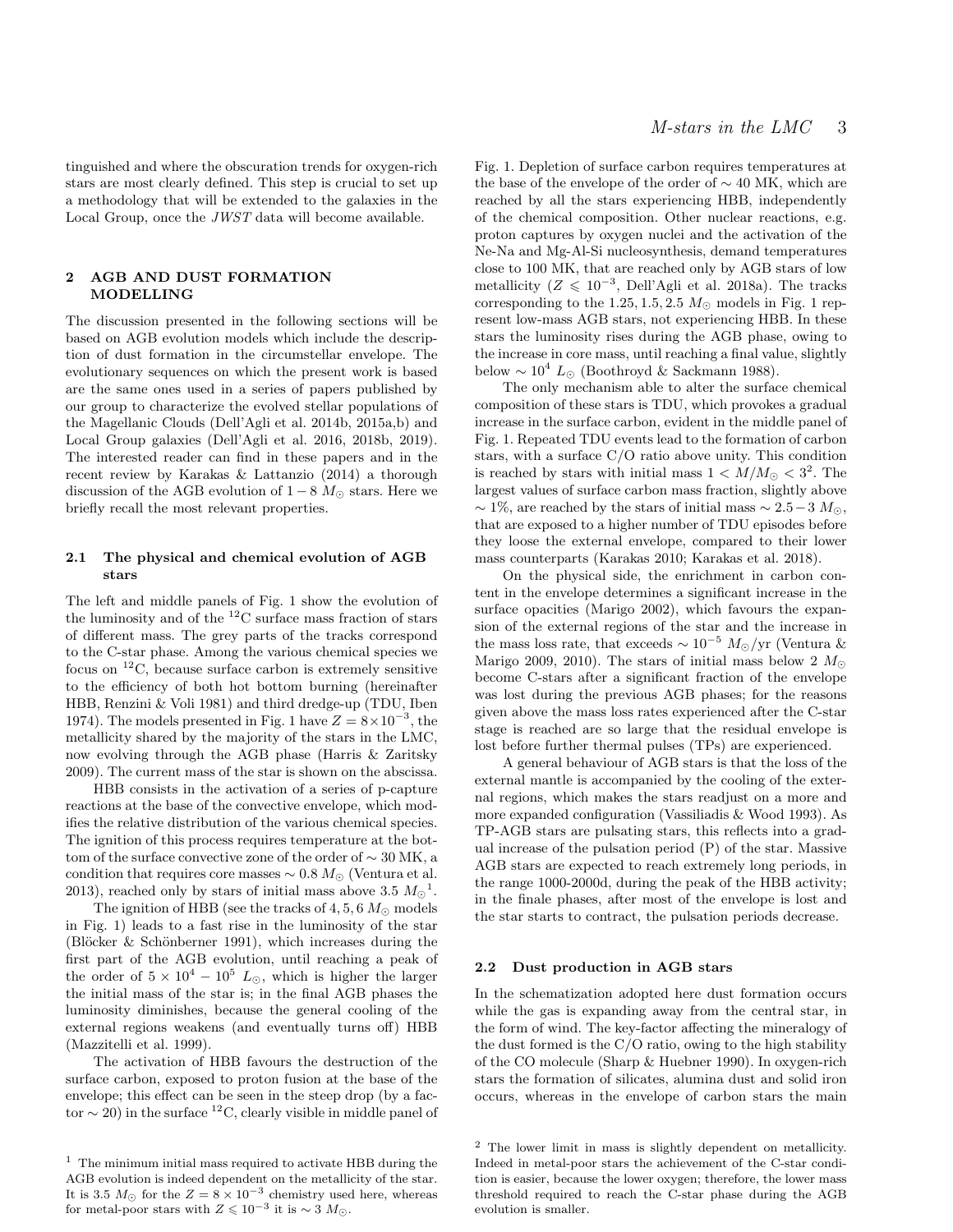

Figure 1. The variation during the AGB phase of the luminosity (left panel), surface carbon mass fraction (middle) and dust production rate (right), as a function of the current mass of the star (shown in a logarithmic scale), of stars of different mass and metallicity  $Z = 8 \times 10^{-3}$ . The color-coding is as follows: orange points - 1.25  $M_{\odot}$ ; blue - 1.5  $M_{\odot}$ ; green - 2.5  $M_{\odot}$ ; red - 4  $M_{\odot}$ ; black - 5  $M_{\odot}$ ; magenta - 6  $M_{\odot}$ ; The points shown in grey refer to the carbon star phases.

dust species formed are solid carbon, SiC and solid iron (Ferrarotti & Gail 2006).

The calculation of the extinction coefficients, required to determine the acceleration of the wind, is based on the following set of optical constants: silicates (Ossenkopf et al. 1992); alumina dust (Begemann, et al. 1997); iron (Ordal et al. 1988), solid carbon (Hanner 1988); silicon carbide (Pegourie 1988).

The dust mass loss rates  $(M_d)$  for the AGB models discussed so far are shown in the right panel of Fig. 1. These results are thoroughly discussed in Dell'Agli et al. (2015a). The phases with the largest  $\dot{M}_d$  are those showing up the highest degree of obscuration, thus the largest IR excess.

Massive AGB stars never reach the C-star stage, thus they do not produce any carbon dust. The  $\dot{M}_d$  of these objects is mostly determined by the values of the gas mass loss rate, which reflects the run of the luminosity<sup>3</sup>. This behaviour is clear when comparing the evolution of luminosity and dust mass loss rate in  $M \geq 4$   $M_{\odot}$  stars, shown in the left and right panels of Fig. 1.

In low-mass stars the mineralogy of the dust formed consists in silicates, alumina dust and iron, during the first part of the AGB evolution, then changes to carbonaceous species, when they become carbon stars. As shown in Fig. 1, the achievement of the C-star stage provokes a significant increase in  $\dot{M}_d$ .

We now focus on the dust produced during the O-rich phase, which is most relevant to the present work. Most of the dust from M-stars is produced by  $M \geq 4$   $M_{\odot}$  stars, during the phases that follow the ignition of HBB. Inspection of the right panel of Fig. 1 reveals that these stars experience an initial AGB phase, with poor dust production, followed by phases characterized by the presence of large quantities of dust in the circumstellar envelope, with  $\dot{M}_d \sim 10^{-8} - 10^{-7} M_\odot/\text{yr}$ . Low-mass objects evolve as M-

stars during the initial part of the AGB phase, before they turn to C-stars. The dust produced by these objects during the O-rich phase is negligible, because their mass loss rate, below  $10^{-6}$   $M_{\odot}/yr$ , is too small to allow formation of dust in meaningful quantities. An exception to this is represented by low-mass stars of initial mass around  $1-1.5 M_{\odot}$ . These stars reach the C-star phase only in the very final AGB stages, when a significant fraction of the envelope is lost. During the end of the O-rich phase, before turning to C-stars, they evolve at cool effective temperatures and their mass loss rate reaches  $\sim 10^{-6}$   $M_{\odot}/yr$ : these conditions favour the formation of small, but not negligible, amount of silicates and alumina dust.

## 2.3 The evolution of the spectral energy distribution of M-type AGB stars

The results from stellar evolution modelling coupled with the description of dust formation in the wind allows the determination of the change in the spectral energy distribution (SED) of the star during the AGB phase. To this aim, we selected some representative points along the individual sequences (tipically  $\sim$  20 between two successive TPs) and used the code DUSTY (Nenkova et al. 1999) to calculate the shape of the expected emission. The input needed to this computation are the temperature of the condensation region, luminosity, effective temperature of the star, the size of the dust grains formed and the optical depth, which in our case is assumed at the wavelength  $\lambda = 10 \mu m$ .

From the discussion in the previous section we know that in the context of M stars significant dust quantities are produced by  $M \leq 2$   $M_{\odot}$  stars, in the phases previous to the achievement of the C-star stage, and by massive AGB stars, after the beginning of HBB. We discuss these two cases below, separately.

The former evolve as M stars for most of their AGB life, until they become carbon stars.  $\dot{M}_d$  becomes higher and higher during the AGB phase (see the blue and magenta tracks, corresponding to the 1.5  $M_{\odot}$  and 1.25  $M_{\odot}$ models, in the right panel of Fig. 1), because the gradual

<sup>3</sup> The increase in the mass loss rate with the luminosity, which is general, is particularly steep in the present models, that adopt the treatment of mass loss by Blöcker & Schönberner (1991).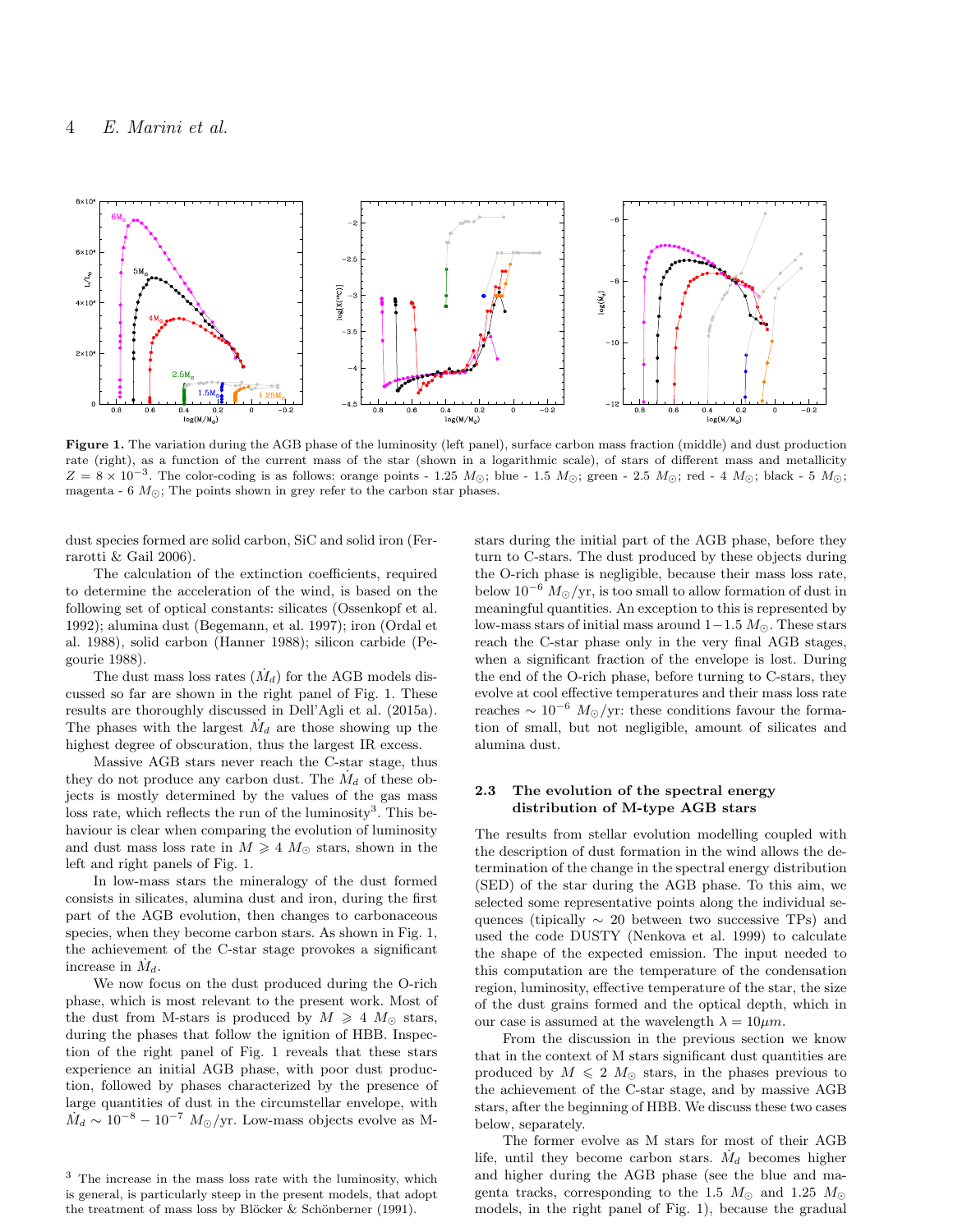

Figure 2. The expected variation of the SED during 4 evolutionary phases of the AGB evolution of a star of initial mass 1.5  $M_{\odot}$  (a1) and  $5 M_{\odot}$  (a2). The 4 phases are characterized by different degrees of obscuration of the circumstellar envelope, here represented by the values of  $\tau_{10}$ , indicated in the two panels. Fluxes are calibrated to the distance of the LMC (Feast 1999). Panels b1 and b2 show the transmission curves of MIRI filters in el. sec<sup>-1</sup>.

loss of the envelope and the general cooling of the external regions favour the increase in the mass loss rate. The degree of obscuration in the SED of these objects thus increases during the M-stage. This is shown in panel a1 of Fig. 2, that shows the expected evolution of the SED of a star of initial mass 1.5  $M_{\odot}$ ; the different lines correspond to four evolutionary stages, from the initial AGB phases (red line), when dust formation is inefficient, to the phases immediately before the achievement of the C-star phase (orange track), when the optical depth grows to  $\tau_{10} \sim 0.1$ . The increase in the amount of dust formed makes the SED of the star to exhibit two prominent features, at 9.7  $\mu$ m and 18.7  $\mu$ m, associated to the presence of silicates. Furthermore, the SED in the whole mid-IR region of the spectrum is lifted.

The stars that reach the highest  $\dot{M}_d$  during the M-stage are those that experience HBB (see red, black and magenta lines in the right panel of Fig. 1), the progeny of  $M \geq 4$   $M_{\odot}$ stars. As shown in Fig. 1,  $\dot{M}_d$  of this class of objects increases during the first part of the AGB evolution, until the maximum luminosity and mass loss rate is reached, then decreases when the efficiency of HBB starts to diminish. According to our modelling the largest optical depths attained are of the order of  $\tau_{10} \sim 1$  (Dell'Agli et al. 2015a).

Panel a2 of Fig. 2 shows the expected evolution of the SED of a 5  $M_{\odot}$  star, from the beginning of the AGB phase (red line), until the point of highest obscuration, reached in conjunction with the largest luminosity (orange).

The changes in the SED of these two classes of objects allow the determination of the general obscuration patterns traced by these stars in the different observational planes, that are useful to characterize the evolved M stars in the LMC and in other galaxies.

#### 2.4 Post-AGB evolution modelling

A few sources belonging to the sample published by Jones et al. (2012) show the presence of cool dust in the circumstellar envelope, suggesting that dust production has stopped and that the dust currently observed was produced during earlier evolutionary phases. The SED of these stars present a peak in the optical that rules out the possibility that they are AGB stars. Based on these factors, Marini et al. (2019b) suggested that these stars have left the AGB and are evolving through the post-AGB phase.

To further investigate and interpret these objects, we extended the evolutionary computations, so far limited to the AGB stage<sup>4</sup>, to the post-AGB phase. These sources, investigated by Marini et al. (2019b) and further discussed in detail in Sect. 4.5, have luminosities below  $10^4$  L<sub> $\odot$ </sub>, compatible with the evolution of stars of initial masses below 2  $M_{\odot}$ . Therefore, we decided to focus on the post-AGB phase of  $M \leq 2 M_{\odot}$  stars, with metallicity  $Z = 8 \times 10^{-3}$ .

The present post-AGB computations were selfconsistently resumed from the  $Z = 8 \times 10^{-3}$  AGB models used by Dell'Agli et al. (2015a). For the stars not reaching the C-star stage we modeled mass loss according to eq. 6 in Miller Bertolami (2016). For C-stars we chose, somewhat arbitrarily, to keep the description by Wachter et al. (2002, 2008). This choice will likely affect the timescale of the post-AGB evolution, but is not relevant for the determination of the excursion of the evolutionary track on the HR diagram.

The main properties of the post-AGB models are reported in Table. 1. As discussed by Miller Bertolami (2016), the definition of the start of the post-AGB phase is not

<sup>4</sup> When a few tenths of solar masses were left in the envelope.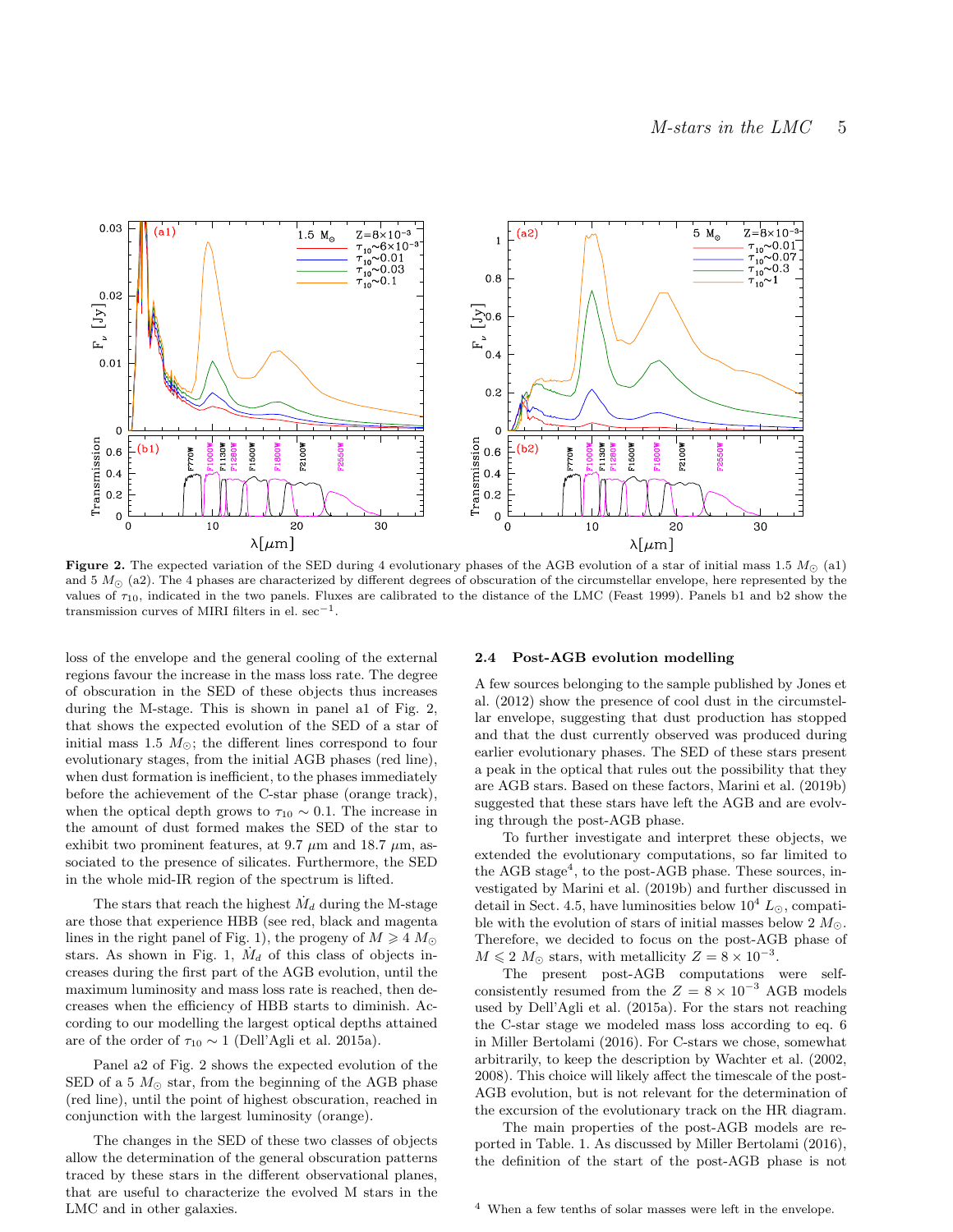## 6 E. Marini et al.

Table 1. Main physical and chemical properties of the post-AGB models discussed in the text. Cols. 1-3 indicate the initial mass of the star, the mass at the beginning of the AGB phase and the final mass. The time scales reported in col. 4 and 5 indicate, respectively, the age of the star and the crossing time, defined as the time interval from the point when the mass of the envelope drops below 1% of the stellar mass and the time when the effective temperature becomes  $\log T_{\text{eff}} = 3.85$ . The last four cols. report the surface chemical composition, in terms of the mass fractions of helium, carbon, nitrogen and oxygen.

| X(C)<br>X(N)<br>X(He)<br>$M/M_{\odot}$<br>$\tau_{ev}$ (Gyr)<br>$\tau_{tr}$ (Kyr)<br>$M_f/M_{\odot}$<br>$M_{AGB}/M_{\odot}$<br>1.00<br>0.75<br>0.552<br>9.23<br>3.8<br>0.281<br>8.86e-4<br>$4.72e-4$ |           |
|-----------------------------------------------------------------------------------------------------------------------------------------------------------------------------------------------------|-----------|
|                                                                                                                                                                                                     | X(O)      |
|                                                                                                                                                                                                     | $4.16e-3$ |
| 1.10<br>0.575<br>$9.74e-4$<br>0.90<br>6.52<br>8.8<br>0.281<br>$3.08e-4$                                                                                                                             | $4.24e-3$ |
| 1.25<br>4.22<br>3.3<br>1.10<br>0.596<br>0.290<br>8.59e-4<br>$3.24e-4$                                                                                                                               | $4.66e-3$ |
| 1.40<br>4.2<br>1.25<br>2.91<br>$3.02e-4$<br>0.590<br>0.284<br>$3.91e-3$                                                                                                                             | $4.39e-3$ |
| 1.60<br>1.50<br>1.89<br>0.284<br>$2.99e-4$<br>3.4<br>$3.86e-3$<br>0.602                                                                                                                             | $4.40e-3$ |
| 1.75<br>1.75<br>2.9<br>0.285<br>0.622<br>1.42<br>$4.84e-3$<br>$3.14e-4$                                                                                                                             | $4.62e-3$ |
| 2.00<br>3.0<br>0.286<br>2.00<br>0.97<br>$6.21e-3$<br>$2.97e-4$<br>0.617                                                                                                                             | $4.68e-3$ |



Figure 3. The path traced in the HR diagram by stars of initial mass 1  $M_{\odot}$  (magenta line), 1.1  $M_{\odot}$  (black), 1.25  $M_{\odot}$  (red), 1.4  $M_{\odot}$  (black), 1.6  $M_{\odot}$  (blue), 1.75  $M_{\odot}$  (green), during the latest AGB phases and the post-AGB phase.

rigorous, considering that the behaviour of the stars, particularly the beginning of the excursion of the evolutionary track to the blue, is dependent on the core mass. We assume that the AGB evolution ends when the mass of the envelope drops below 1% of the mass of the star and chose the point when the effective temperature is  $\log T_{\text{eff}} = 3.85$  as the intermediate stage between the post-AGB phase and the PN evolution. The time interval between these two evolutionary stages, proposed by Miller Bertolami (2016) as indicator of the transition time scale from the AGB to the post-AGB phase, is reported on column 5 of Table 1.

The path traced by the evolutionary tracks in the HR diagram of the models reported in Table 1 are shown in Fig. 3. Since the sources that we want to discuss here have  $T_{\text{eff}} < 10^4$ K, we restrict our attention to effective temperatures below  $1.2 \times 10^4$  K. For each mass we show a few

points regarding the very final AGB phases and the whole post-AGB evolution.

These results will be used later to discuss a few stars in the sample that are most likely evolving through the post-AGB phase.

## 3 THE LMC SAMPLE

In this paper we use the LMC sample of 71 O-rich AGB spectra<sup>5</sup>, observed using *Spitzer* IRS (Jones et al. 2012) and classified according to the decision-tree scheme proposed by Woods et al. (2011). The sample includes point sources from the SAGE-Spec legacy survey of the LMC (Kemper et al. 2010), a spectroscopic follow-up to the SAGE-LMC project (Meixner et al. 2006) and has been supplemented from archival Spitzer IRS observation within the SAGE-LMC footprint (Woods et al. 2011). The detailed description of the original target selection, the observing strategy and the techniques used in the data reduction for the SAGE-Spec legacy programme are discussed in Kemper et al. (2010).

To study the distribution on the observational planes built from MIRI filters, we use the mid-IR magnitudes ([F770W], [F1000W], [F1130W], [F1280W], [F1500W], [F1800W], [F2100W], [F2550W]) calculated by Jones et al. (2017), who integrated the Spitzer IRS spectra of each source over the MIRI spectral response (see panels b1 and b2 in Fig. 2). The fluxes for the F560W filter are not available since the Spitzer IRS spectra cover the wavelength range  $5.3 - 8 \mu m$ . For all the sources the associated broadband photometry, including optical UBVI photometry from the Magellanic Clouds Photometric Survey (Zaritsky et al. 2004), Two Micron All Sky Survey (2MASS)  $JHK_S$  photometry (Skrutskie et al. 2006), mid-IR photometry from Infrared Array Camera (IRAC 3.6, 4.5, 5.8, 8.0  $\mu$ m) and Multi-Band Imaging Photometer for Spitzer (MIPS 24  $\mu$ m), was compiled from the SAGE catalogue (Meixner et al. 2006). For 23 of these objects there is no spectral coverage by the *Spitzer*-IRS at  $\lambda > 14.2$   $\mu$ m, so mid-IR photometry beyond this wavelength is not available. The list of the stars analyzed in this work is reported in Table 2. When available, in column 3 we report the primary periods obtained by the OGLE collaboration (Soszyński, et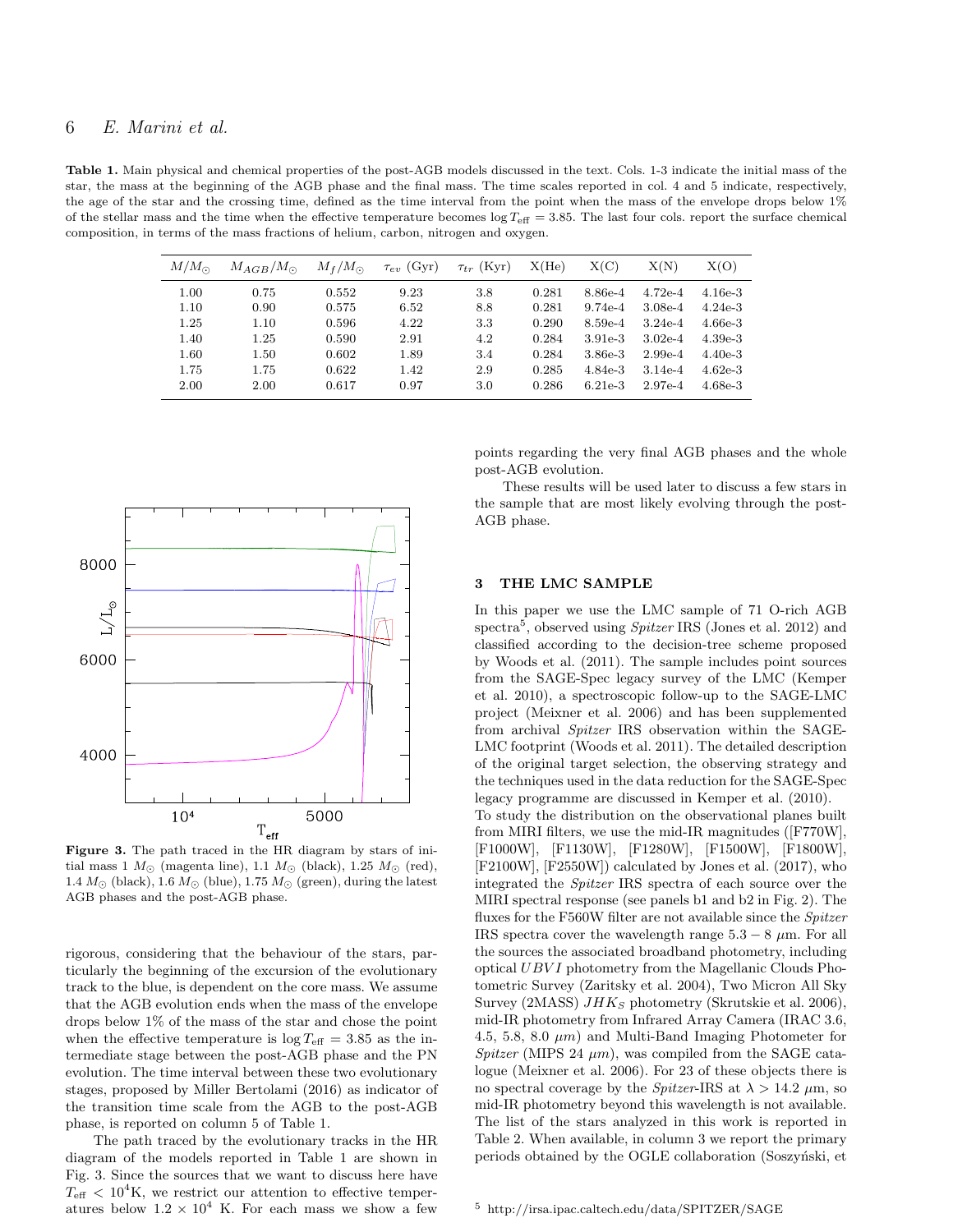al. 2009), that phases well the temporal sequence of observations.

## 4 M-TYPE AGB STARS: A JWST PERSPECTIVE

Fig. 4 shows the distributions of the stars studied by Jones et al. (2012, 2014, 2017) in four colour-magnitude planes obtained by means of the fluxes in some of the JWST filters. Three out of the four planes, built with the MIRI filters, were proposed by Jones et al. (2017) to distinguish different classes of objects and identify C- and M-type AGB stars. In addition, we discuss the  $(K_S- [F770W], [F770W])^6$  plane to explore the possible use of the combination of near-IR and mid-IR photometry to deduce the properties of the stars observed.

Our approach is the following. We first characterize the individual sources based on the comparison between their position in the afore mentioned planes and the path traced by the evolutionary tracks, calculated by convolving the synthetic SEDs, discussed in Sect. 2.3, with the transmission curves of the MIRI filters, shown in panels b1 and b2 of Fig. 2, and of 2MASS  $K_S$  filter. On this regard, we believe important to underline that low-mass stars and massive AGBs define two distinct obscuration patterns, where the colors and magnitudes are primarily determined by the luminosity and the degree of obscuration, i.e. the optical depth. We will return to this point in Sect. 4.2 and 4.3. We further define the details of the dust mineralogy by the tight comparison between the IRS spectra and the synthetic SEDs, corresponding to the individual points along the tracks.

Fig. 5 shows the distribution in the Period - Luminosity (PL) diagram of the stars in our sample for which OGLE periods are available. In some cases this plane will help us to better characterize the sources.

In the following we discuss different groups of stars, separated according to their degree of obscuration and/or peculiar features present in the SED, in turn connected with the mineralogy of the dust in the circumstellar envelope.

#### 4.1 Scarcely obscured, no-dusty stars

The stars indicated with orange pentagons in Fig. 4 show no trace of dust in their surroundings. The SED of these objects can be safely reproduced by assuming optical depths close to zero, indicating a negligible degree of obscuration. Based on the luminosities obtained by SED fitting, we deduce that this group of sources is mainly composed by lowmass stars, that have not reached the C-star stage. In the  $([F770W]$ - $[F2550W]$ ,  $[F770W]$ ) plane they populate the region within  $0 <$  [F770W]-[F2550W]  $< 0.7$ , separated from the other sources.

In the ([F1000W]-[F1500W],[F1000W]) and ([F1000W]- [F2100W],[F1000W]) planes these stars can be identified by means of the low [F1000W] fluxes, consistent with the scarce presence of silicates in the circumstellar envelope, that prevents the formation of the 9.7  $\mu$ m feature.

## <sup>6</sup> We expect to obtain similar trends when using the NIRCam F210M filter.

In the  $(K_S$ -[F770W], [F770W]) plane their identification is more tricky, because they mix with obscured stars with optical depths  $0.005 < \tau_{10} < 0.1$ . This is because when  $0.005 < \tau_{10} < 0.1$ : a) the formation of silicates increases the flux in the spectral region around 10  $\mu$ m, provoking at the same time a dip around  $\sim 8 \mu m$ , that decreases the [F770W] flux (see e.g. the blue line in the right panel of Fig. 2); b) there is no significant shift of the SED towards mid-IR wavelengths, thus the  $K<sub>S</sub>$  flux is only scarcely affected by dust reprocessing. Therefore, the stars with a small degree of obscuration are characterized by  $K_S$ -[F770W] colours and [F770W] magnitudes not significantly different from those exhibited by the unobscured stars discussed here.

In the planes shown in the top panels of Fig. 4 the stars with no dust span a [F770W] range of approximately 2 mag. This reflects the different luminosities, which we find (by SED fitting) to be in the range  $5 \times 10^3 - 3 \times 10^4$  L<sub>o</sub>, consistent with the heterogeneity in the mass and formation epoch of the progenitors of these sources. This same analysis cannot be done in the planes shown in the bottom of the figure, because the lack of the *Spitzer* IRS data at wavelengths  $\lambda$ 14.2  $\mu$ m prevents the determination of [F1000W]-[F1500W] and [F1000W]-[F2100W] for the majority of these objects (those indicated with open pentagons in the top panels).

#### 4.2 Low-mass dusty M-type AGB stars

The magenta triangles in Fig. 4 indicate stars that we interpret as low-mass dusty stars. The evolutionary tracks of these objects in the different observational planes overlap substantially, mainly because of the similar luminosities, favoured by the occurrence of core electron degeneracy for  $M \leq 2M_{\odot}$  progenitors.

The redwards extension of the tracks depends on both the initial mass and the metallicity. Stars of initial mass  $M \leq 1.5 M_{\odot}$  reach higher degrees of obscuration during the phases preceding the C-star stage, compared to their  $2 - 3M_{\odot}$  counterparts (see discussion in Sect. 2.2). The lower the metallicity the shorter the redwards extension of the evolutionary tracks, owing to the lower amounts of silicon present in the envelope of low Z stars. This behaviour with mass and chemical composition is discussed in detail in Dell'Agli et al. (2015a, Fig. 8). The position of this class of objects in the various planes in mainly determined by the optical depth, which allows us to draw theoretical obscuration sequences, indicated with solid lines in Fig. 4.

The SED of the stars indicated with magenta triangles confirms the theoretical expectations, as it is reproduced by assuming a majority (70−90%) of silicate grains, with lower percentages of alumina dust and solid iron and luminosities in the range  $5 \times 10^3 - 10^4$  L<sub>o</sub> (see Table 2 for details). We report in Fig. 6 two examples of these objects, for which we show the Spitzer IRS data, the photometry available in the literature and the best fit model. These two cases exhibit significantly different degrees of obscuration that cover almost the whole range of the optical depths derived.

This range covered by the luminosities and the position of these stars in the PL plane shown in Fig. 5 suggests that these sources form a homogeneous group, made up by objects that descend from low-mass progenitors (in agreement with Trabucchi et al. 2018), the progeny of  $M \leq 1.5$   $M_{\odot}$ stars, older than  $\sim$  2 Gyr. Indeed stars of mass 2  $M_{\odot} \le$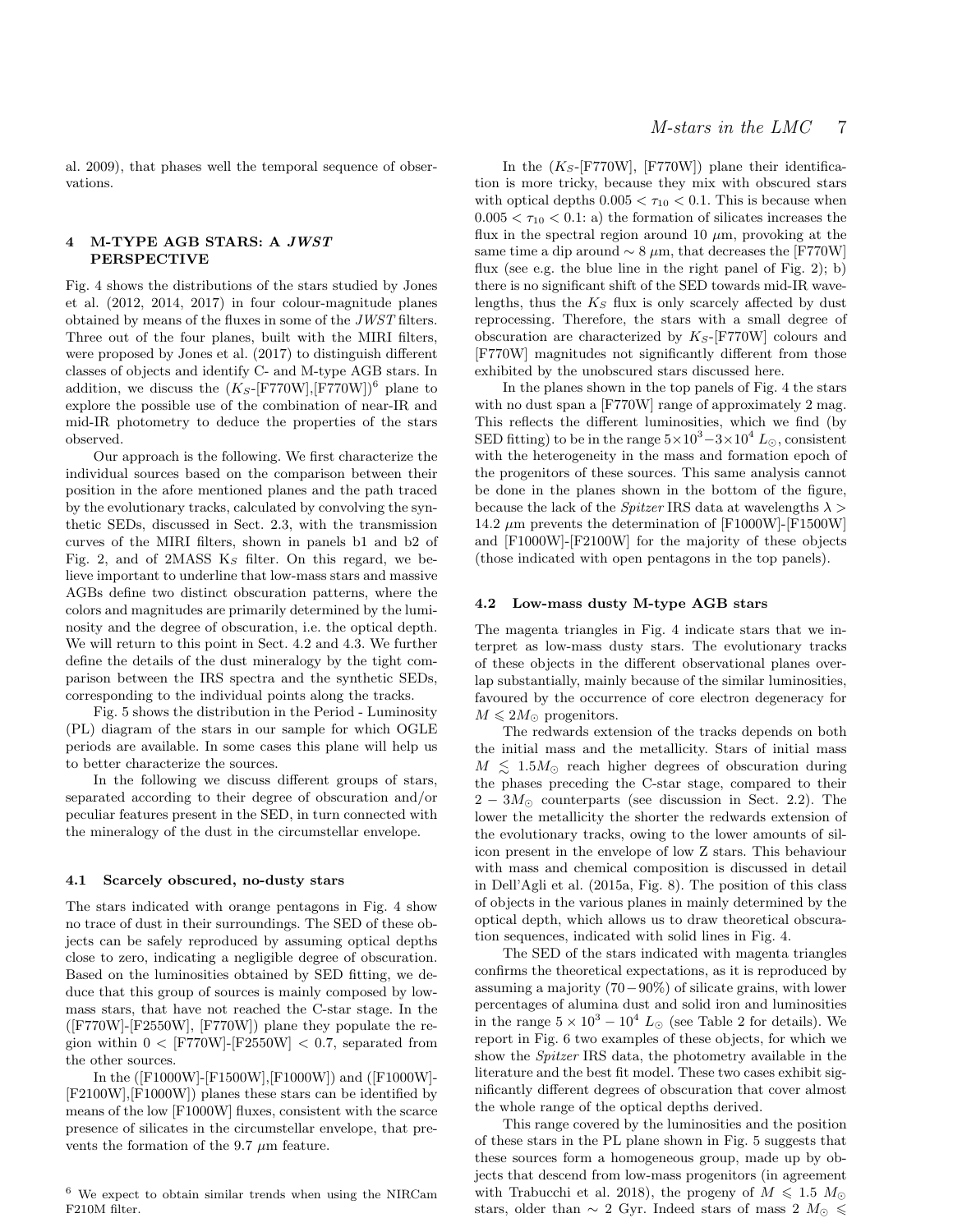

Figure 4. The distribution of the LMC stars belonging to the sample studied by Jones et al. (2012, 2014, 2017) in various observational planes, built with different combinations of the filters of the MIRI camera, mounted onboard of the JWST and 2MASS  $K_S$  filter. The values of the magnitudes have been obtained by convolving Spitzer IRS data with the transmission curves of the various filters. For the stars indicated with open points, the IRS data were truncated to  $\lambda \sim 14.2 \ \mu m$ ; in these cases we used the MIPS [24] magnitude, when available, as a rough estimate of [F2550W], as the difference between them is only a few hundredth of magnitudes. The different symbols refer to the various classes of objects, according to the legend reported in the top, left panel. Among these, grey triangles indicate sources for which we could not provide a reliable interpretation on the basis of their SED. The solid and dashed lines indicate the obscuration sequence of low-mass, oxygen-rich AGB stars and of massive AGBs experiencing HBB, respectively (see Sect. 4.2 and 4.3 for details). The black points along the two sequences refer to typical values of the optical depth  $\tau_{10}$ , which are indicated in the top, left panel.

 $M \leq 3$   $M_{\odot}$  form negligible quantities of dust during the M-stage (see discussion in Sect. 2.3).

In summary, we base the characterization of the stars in this sub-sample on the following points: i) the luminosities are below  $\sim 10^4$   $L_{\odot};$  ii) dust is mainly composed of silicates; iii) the optical depths are in the range  $0.005 < \tau_{10} < 0.1$ .

The range of optical depths and dust composition re-

quired to reproduce the SED are in agreement with the lowmass models discussed in Dell'Agli et al. (2015a). The fraction of silicates is found to increase across the obscuration sequence, ranging from  $\sim 70\%$  to  $\sim 90\%$ . Alumina dust is more stable than silicates, thus it forms at larger rates, in a more internal region of the circumstellar envelope, at temperatures of the order of  $\sim$  1400 K; silicates form in a more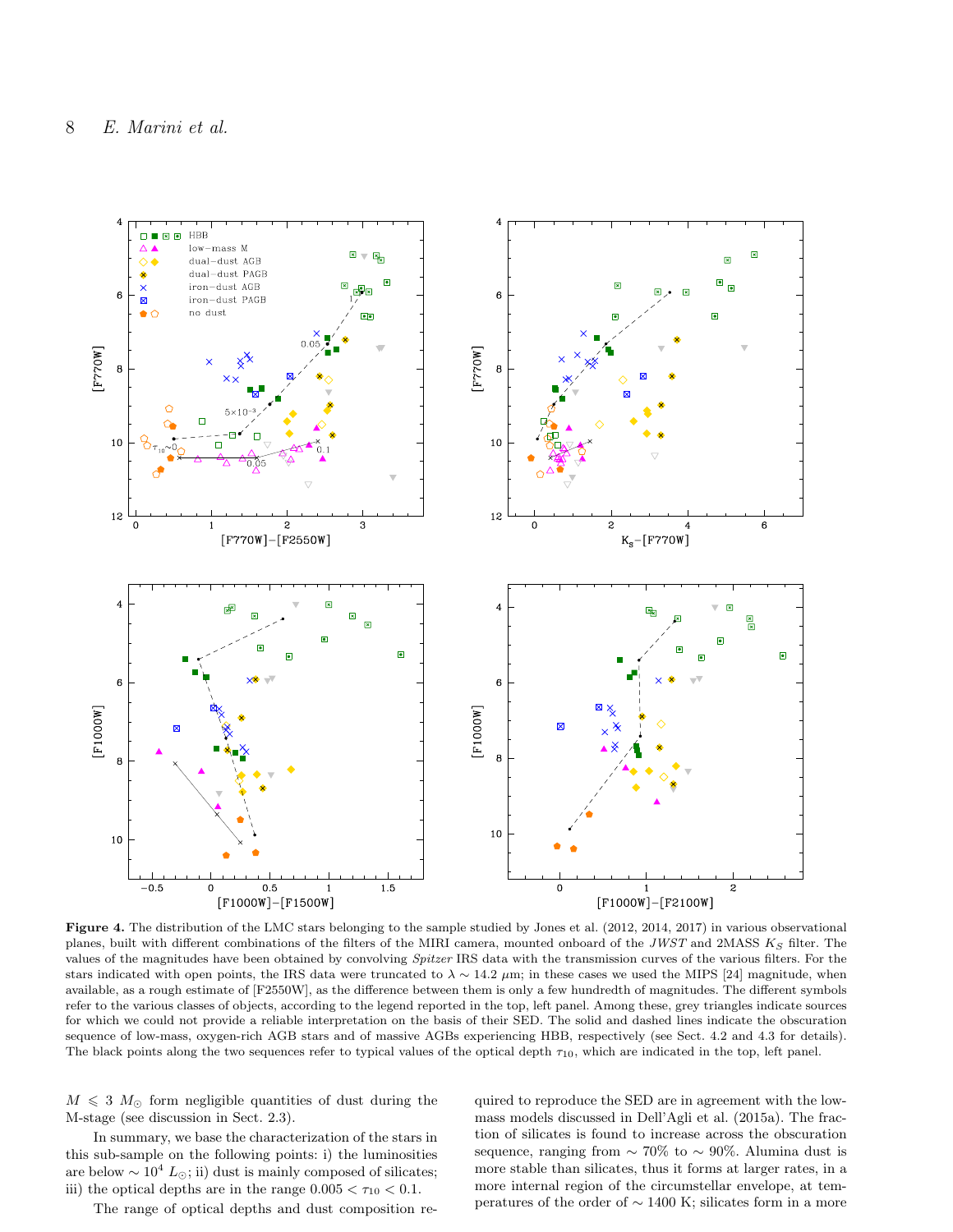

Figure 5. Period - Luminosity diagram of the LMC M-type stars in the sample for which OGLE periods are available. Luminosities are those reported in Table 2. Symbols are the same used in Fig. 4.

external zone, at temperatures  $T \sim 1100$  K (Dell'Agli et al. 2014a). The increase in wind density triggers a higher formation rate of both species; however, this has a larger effect on the amount of silicates formed, as alumina dust is so stable that it forms in quantities close to saturation, thus being less sensitive to variations in the thermodynamics of the wind.

The reddest objects of this group among the obscuration sequence in the ([F770W]-[F2550W], [F770W]) plane, with [F770W]-[F2550W]> 2 and  $\tau_{10} \sim 0.1$ , are evolving through the final phases as M stars, before becoming carbon stars. This hypothesis was proposed by Dell'Agli et al. (2015a) to explain the O-rich stars studied by Blum et al. (2006), that define a prominent finger in the colourmagnitude  $([8.0]$ - $[24]$ , $[24]$ ) diagram.

The present interpretation might be tested by measuring the surface C/O ratio in these stars (e.g. via near-IR spectroscopy), that is expected to increase across the sequence, until becoming slightly below unity for the sources exhibiting the largest degree of obscuration.

In this context, the sources SSID 22 and SSID 130, indicated with yellow open diamonds, represent an ideal prosecution of this evolutionary path, because we interpret them as stars that have only recently reached the C-star stage, with the circumstellar envelope hosting a more internal, hot, dusty layer, populated by solid carbon particles, and a cooler zone, where silicate dust formed during previous evolutionary phases is expanding away from the star. The details of the best fit obtained for SSID 22 are shown in Fig. 7.

The obscuration trend in the ([F770W]-[F2550W], [F770W]) plane is approximately horizontal; this behaviour is connected with the evolution of the shape of the SED of low-mass stars with  $\tau_{10}$ , shown in the left panel of Fig. 2. With increasing optical depth the height of the silicate feature and the overall spectrum in the  $\lambda > 10 \mu$ m region increase, whereas the [F770W] flux keeps approximately constant, owing to the reasons explained above, related to the shape of the silicate feature.

Inspection of Fig. 4 shows that ([F770W]-[F2550W], [F770W]) is the only plane where the obscuration sequence of these objects has a significant extension and does not overlap with different kind of stars. In the  $(K_S$ -[F770W], [F770W]) plane they lay very close to the dust-free sources, for the reasons given in Sect. 4.1. In the ([F1000W]- [F1500W], [F1000W]) plane these sources populate a diagonal band, reported in the bottom, left panel of Fig. 4, with the most obscured stars located in the bluer and brighter region. This is due to the increasing prominence of the 10  $\mu$ m feature, that rises the [F1000W] flux. The colour range,  $\Delta$ ([F1000W]-[F1500W]) ~ 0.5 mag, is less extended than in the previous cases, because the increase in the flux in the  $10 \mu m$  spectral regions is accompanied by the rise of the flux in the whole region at wavelengths  $\lambda > 10 \ \mu m$  (see left panel of Fig. 2).

In the ([F1000W]-[F2100W], [F1000W]) diagram the identification of these stars is even harder, because the percentage increase in the flux as the optical depth increases are very similar in the spectral regions where the two filters are centered, i.e. 10 and 21  $\mu$ m.

#### 4.3 Stars undergoing hot bottom burning

We now turn the attention to the stars indicated with green squares in Fig. 4. A few examples of the SED of these objects are shown in Fig. 8, where we present the observations and our corresponding theoretical SED.

Unlike low-mass stars, massive AGBs span a wide range of luminosities, extending by a factor ∼ 5 (see left panel of Fig. 1). The position of each model in the various planes is determined by the values of the luminosity and optical depth. Therefore the tracks of stars of different masses are practically overlapped, the only difference being that the higher the mass of the progenitor the larger the maximum luminosity and degree of obscuration reached (see left panel of Fig. 1), and the wider the excursion of the evolutionary track in the planes. The dashed lines shown in Fig. 4 connect points characterized by different optical depths and luminosities, therefore can be considered as obscuration sequences of massive AGBs.

The extension of the obscuration sequences is at first order independent of metallicity. On the other hand, on the statistical side, we must consider that for lower metallicities the range of masses that reach the largest degrees of obscuration is narrower and, more important, the largest optical depths are experienced only during a small fraction of the AGB life (see Fig. 2 in Dell'Agli et al. 2015b, for the metallicity effects on the obscuration of massive AGBs).

The luminosities deduced from the analysis of the SED are in the range  $2 - 8 \times 10^4$  L<sub>☉</sub> and the optical depths span the interval  $\tau_{10} \sim 0.005 - 3$ . The SED of these sources can be nicely interpreted by assuming a "standard" dust mineralogy for obscured M stars: a dominant contribution from silicates, with percentages in the range  $60 - 100\%$ , completed by smaller fractions of alumina dust and solid iron. The higher the required fraction of silicate the larger the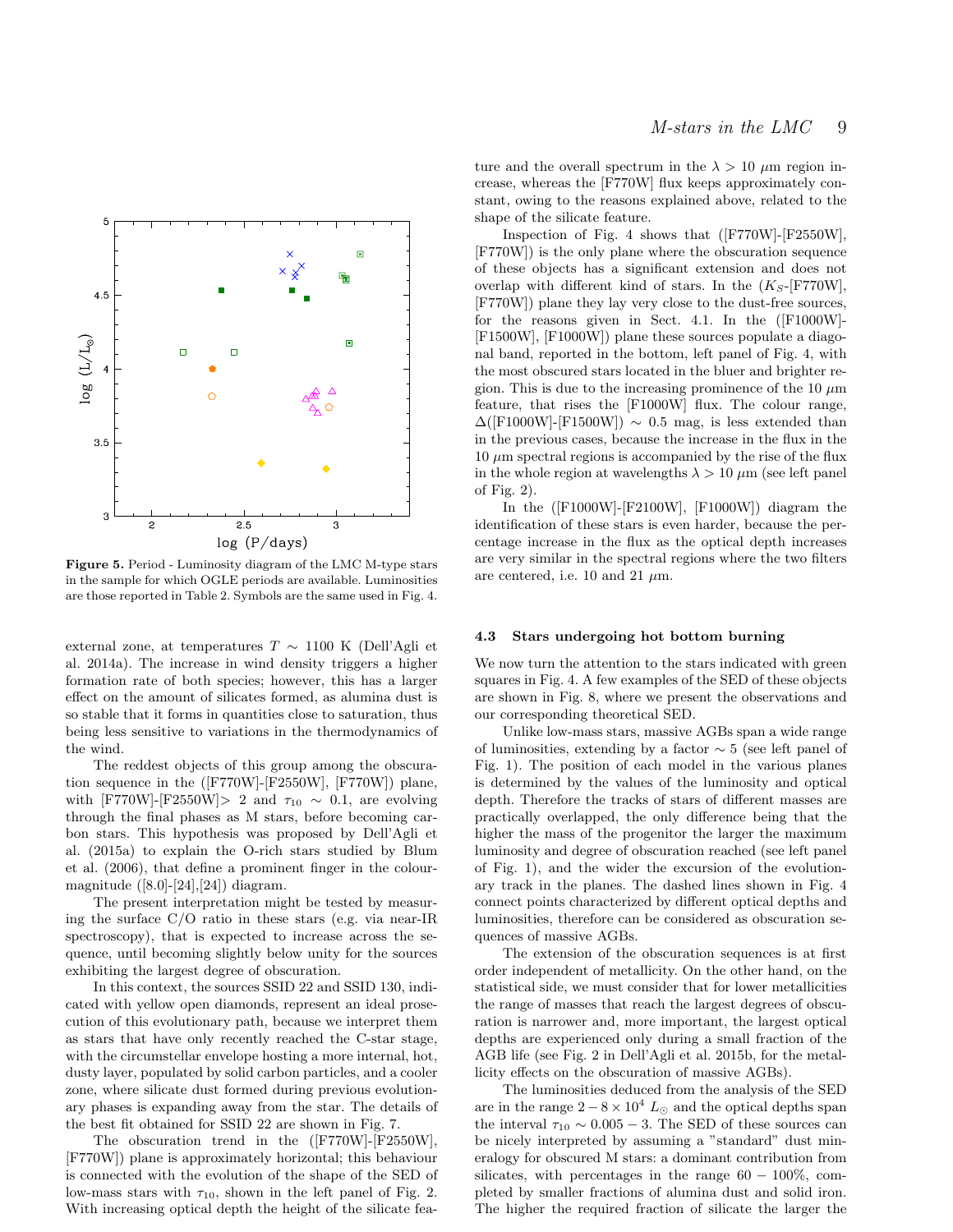

Figure 6. The Spitzer IRS spectra (black line) of two stars, selected among those interpreted as low-mass AGBs, taken along the obscuration sequence of low-mass stars shown in Fig. 4. The photometry is indicated with blue diamonds. The best fit, indicated with the red line, is obtained by assuming the luminosity, dust composition and optical depth indicated in the two panels.



Figure 7. Best-fit model for the source SSID22 (same symbols and colours as in Fig. 6 are used), interpreted as a low-mass star that has just reached the C-star stage (see text for details). The values of the overall luminosity and of the parameters of the internal and external dust layers are indicated.

optical depth, in agreement with the arguments presented earlier in this section.

These results, compared with the theoretical models discussed in Sect. 2 (see left panel of Fig. 1 and the sequence of SEDs in the right panel of Fig. 2), indicate that these stars descend from progenitors of mass above 3  $M\odot$ , formed not earlier than  $\sim 250 - 300$  Myr ago. This is also confirmed by their position in Fig. 5: their PL relation is in agreement with Trabucchi et al. (2018) models for massive AGB stars  $(>3M_{\odot})$ .

The significant amount of dust present in the circumstellar envelope rules out the possibility that these stars are metal poor and suggests that their metallicity is  $Z \sim$  $4 - 8 \times 10^{-3}$ ; this hypothesis is supported by the massmetallicity relation of the LMC, according to which star formation in the last 1 Gyr is dominated by a  $Z = 8 \times 10^{-3}$ stellar population (Harris & Zaritsky 2009).

#### 4.3.1 Massive AGBs in the colour-magnitude planes

The afore mentioned obscuration sequence defined by massive AGB stars can be used to attempt their characterization. Generally speaking, we find that the optical depths increase across the sequences in the different planes: the sources indicated with open and full green squares are characterized by  $5 \times 10^{-3} < \tau_{10} < 0.1$ , whereas dotted and crossed green squares correspond to  $\tau_{10} > 0.5$ .

In the  $($ [F770W]-[F2550W], [F770W]) plane (see top, left panel of Fig. 4) the region populated by these objects extends over  $\sim 2$  mag in [F770W]-[F2550W] and almost 4 mag in [F770W]. Unlike the lower mass counterparts, discussed in Sect. 4.2, the luminosity is generally correlated with  $\tau_{10}$ , the brighter stars being on the average more obscured. The stars indicated with green, dotted squares are an exception to this rule, as they are fainter than their counterparts with similar degree of obscuration, indicated with green, crossed squares. We will discuss these sources later in this section.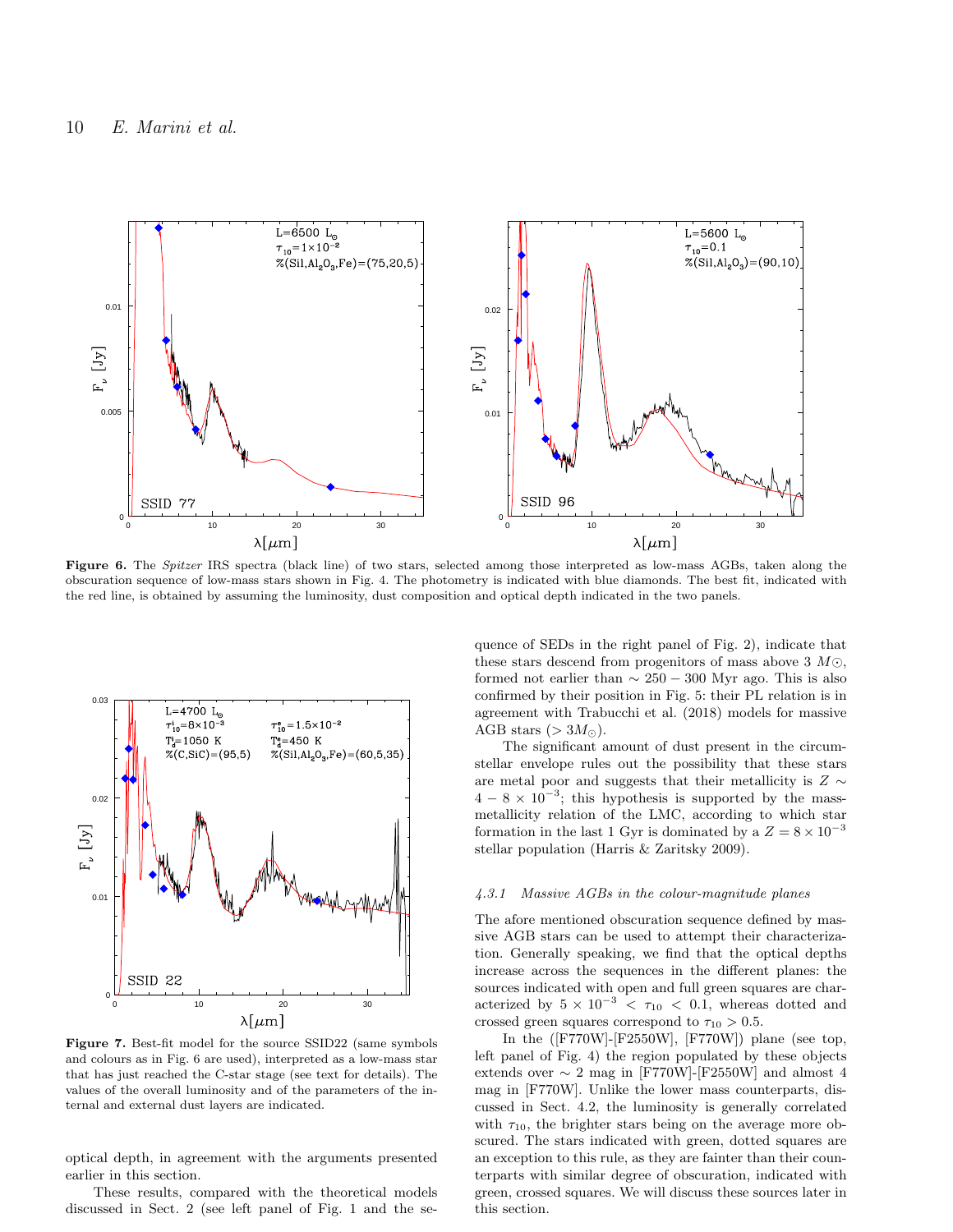

Figure 8. The Spitzer IRS spectrum (black line) of 4 stars, selected among those interpreted as massive AGBs, currently experiencing HBB, taken along the obscuration sequence indicated with a dashed line in Fig. 4. The photometry and the best-fit are shown, with the parameters adopted.

Both the [F770W] and [F2550W] fluxes rise with increasing  $\tau_{10}$ , as shown in the right panel of Fig. 2 and in the examples in Fig. 8. On the other hand, it is clear from Fig. 2 that the increase of the flux in the spectral region around 25.5  $\mu$ m is percentually larger when compared to the  $\lambda \sim 7.7$  µm zone, thus making [F770W]-[F2550W] to increase with  $\tau_{10}$ , provoking a rightwards trend of the obscuration sequence.

The stars discussed here trace a diagonal pattern in the  $(K_S\text{-}[{\texttt{F770W}}], [{\texttt{F770W}}])$  plane. With the excursion in the [F770W] magnitude discussed before,  $K_S$ -[F770W] spans a range of almost 6 mag, due to the gradual shift of the whole SED towards mid-IR wavelengths and the decrease in the near-IR flux, particularly relevant for  $\tau_{10} > 0.1$ . This allows for a higher sensitivity to the degree of obscuration, although the measurement of the near-IR flux could be critical for the most obscured stars. Indeed one out of the 3 brightest stars are not reported in this plane, owing to the lack of the  $K_S$ flux.

Regarding the ([F1000W]-[F1500W], [F1000W]) diagram, shown in the bottom, left panel of Fig. 4, the path traced by the obscuration pattern presents a turning point: the initial trend towards the blue, down to [F1000W]-  $[F1500W] \sim -0.2$ , is followed by a redwards excursion. The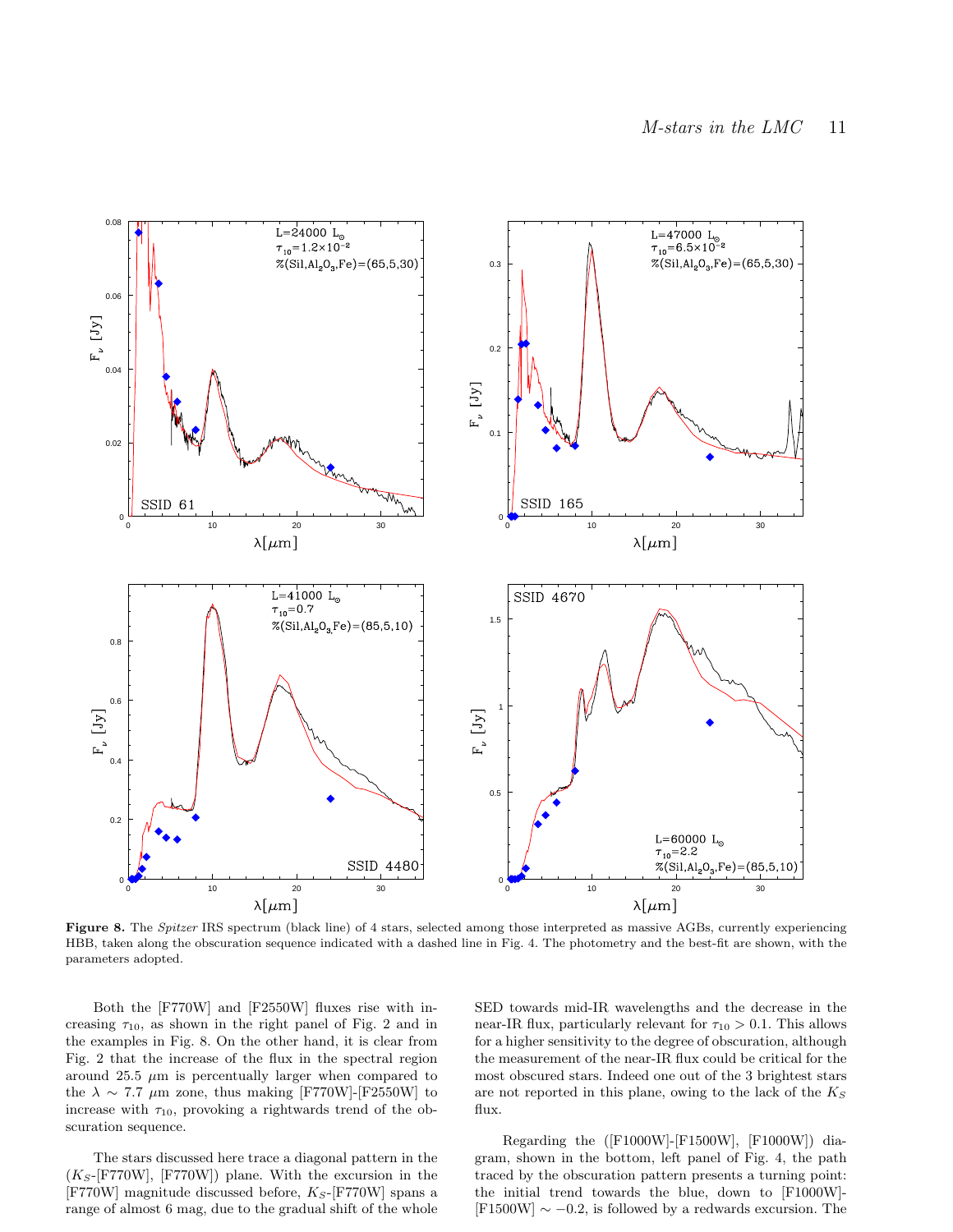## 12 E. Marini et al.

first part is due to the appearance of the feature at 9.7  $\mu$ m, that rises the 10  $\mu$ m flux and diminishes the emission in the wavelength region around 15  $\mu$ m (see Fig. 2). When  $\tau_{10}$  exceeds ~ 0.1 this trend is reversed, because the whole mid-IR flux is lifted. The most obscured stars distribute approximately horizontally on this plane, because for  $\tau_{10} > 2$ the silicate feature turns into absorption, thus no further increase in the 10  $\mu$ m flux occurs. The stars with the highest degree of obscuration that correspond to the brightest and youngest objects discussed previously, are located in the right, upper region of the plane.

In the ([F1000W]-[F2100W],[F1000W]) diagram the sequence of the stars discussed here follows a slightly different behaviour compared to the ([F1000W]-[F1500W],[F1000W]) plane. The obscuration pattern extends towards higher [F1000W] fluxes; however, no clear turning point is found, because the rise of the SED in the 10 and 21  $\mu$ m spectral regions occur with similar percentages. The stars with  $\tau_{10} > 0.5$  populate the brightest region of this plane, at  $[{\rm F1000W}]-[{\rm F2100W}] > 1.$ 

#### 4.3.2 Stars undergoing soft HBB

The stars indicated with open squares harbour little amounts of dust in their circumstellar envelope. The optical depths are a few  $10^{-3}$ . According to our interpretation, they have just started the HBB activity. We expect that only a modest depletion of the overall surface carbon has occurred and that the  ${}^{12}C/{}^{13}C$  ratio has dropped to values close to the equilibrium abundances, of the order of  $\sim$  4. No meaningful depletion of the surface oxygen is expected.

Following the theoretical obscuration pattern, we analyze the sources indicated with full squares in Fig. 4, that have  $0.01 < \tau_{10} < 0.1$  and luminosities covering the interval  $2 - 4.5 \times 10^4 L_{\odot}$ . The sources SSID 61 and SSID 165, reported in the top panels of Fig. 8, belong to this group. The luminosities and  $\tau_{10}$ 's given above suggest that these objects are the progeny of  $4-5$  M<sub>☉</sub> stars formed  $100-300$  Myr ago, currently experiencing HBB. As shown in the middle panel of Fig. 1, the surface carbon should be  $\sim 10 - 20$  timessmaller than in their less obscured counterparts, the surface nitrogen enhanced by one order of magnitude and the surface  ${}^{12}C/{}^{13}C$  ratio should be very close to the equilibrium value, i.e. 3−4. Furthermore, these stars are expected to be experiencing the Cameron-Fowler (1971) mechanism, thus they should be enriched in lithium.

#### 4.3.3 Highly obscured O-rich AGBs

The objects indicated with crossed and dotted green squares in Fig. 4 are producing dust at a high rate, as confirmed by the large optical depths,  $\tau_{10} > 0.5$ .

In the  $([F770W] - [F2550W], [F770W])$  and  $(K_S-$ [F770W], [F770W]) planes the obscuration patterns are most easily distinguished. The stars with [F770W]> 5.5 (all the crossed and dotted, green squares, but the 3 brightest objects) have luminosities below  $\sim 5 \times 10^4 L_{\odot}$ ; an example is the source SSID 4480, reported in the bottom, left panel of Fig. 8. Based on the results shown in the left panel of Fig. 1, and on the discussion in Sect. 2.1, we deduce that they descend from progenitors of mass in the range  $3.5 - 5$   $M_{\odot}$ ,

formed between 100 Myr and 300 Myr ago. The optical depths,  $0.5 < \tau_{10} < 1.5$ , are consistent with this conclusion.

The 3 brightest sources with  $[FT70W] < 5.5$  are characterized by a high degree of obscuration, with  $\tau_{10} \sim 2 - 3$ , and luminosities above  $5 \times 10^4$   $L_{\odot}$ , that, based on the results shown in the left panel of Fig. 1, indicate progenitors of mass above  $\sim 5 M_{\odot}$ , younger than  $\sim 100$  Myr.

A word of caution regarding dust formation modelling in the winds of these peculiar objects is needed here. While AGB models reproduce both the luminosities and the periods of these sources, the optical depths required, in the range  $2 < \tau_{10} < 3$  are higher than the largest theoretical values predicted, of the order of  $\tau_{10} \sim 1$ . This outlines some tension between models and observations. Recent radiationhydrodynamic (RHD) models of winds of M-type AGB stars (see, e.g., Höfner et al. 2016; Höfner  $\&$  Olofsson 2018) indicate that dust formation will indeed start deeper inside the atmosphere (at smaller condensation radius), but this result was obtained at solar metallicity (not typical LMC metallicity). However, the difference in condensation radii in the simple stationary outflows of the stellar evolution models and the more sophisticated RHD models, is likely a result of the different levels of detail of the two types of models. First, the RHD models are known to produce different results due to the dynamics (pulsation) and time dependence. Second, frequency-dependent radiative transfer (RT) changes the energy balance and temperature structure compared to the atmospheric structures obtained in the stellar evolution models. That is, the simplistic atmosphere models we employ probably do not predict correct condensation radii.

## 4.3.4 A class of massive AGBs in the very late AGB phases?

A second issue of the present understanding is the interpretation of the stars indicated with dotted, green squares in Fig. 4. These sources have luminosities of the order of  $2 \times 10^4$  L<sub>O</sub>, significantly smaller than those of their brighter counterparts, indicated with crossed, green squares. These luminosities are compatible both with those of stars evolving through the initial TPs, or at the end of their AGB life, after HBB was turned-off. Their periods (we refer to the OGLE period for SSID 4007 and those from GS18 for the other sources in this group) are close or above 1000 d. Because in the first case we should expect periods below ∼ 500d (see Fig. 5), we believe more plausible that these stars are experiencing the latest AGB phases.

The main drawback of this interpretation is that their degree of obscuration is also expected to be low (see the bottom, left panel of Fig. 4), whereas their optical depths are  $\tau_{10} \geq 1$ . A possible solution is that during the very final AGB phases the formation of a disc favours the accumulation of the dust produced during earlier phases, such that the overall dust density is significantly higher than predicted by the simplified description of the wind used in the present analysis. We leave this problem open.

The surface chemical composition of the stars indicated with crossed and dotted, green squares is expected to show the imprinting of proton-capture processing, in analogy with the less obscured counterparts, indicated with open and full, green squares. These stars are also expected to have started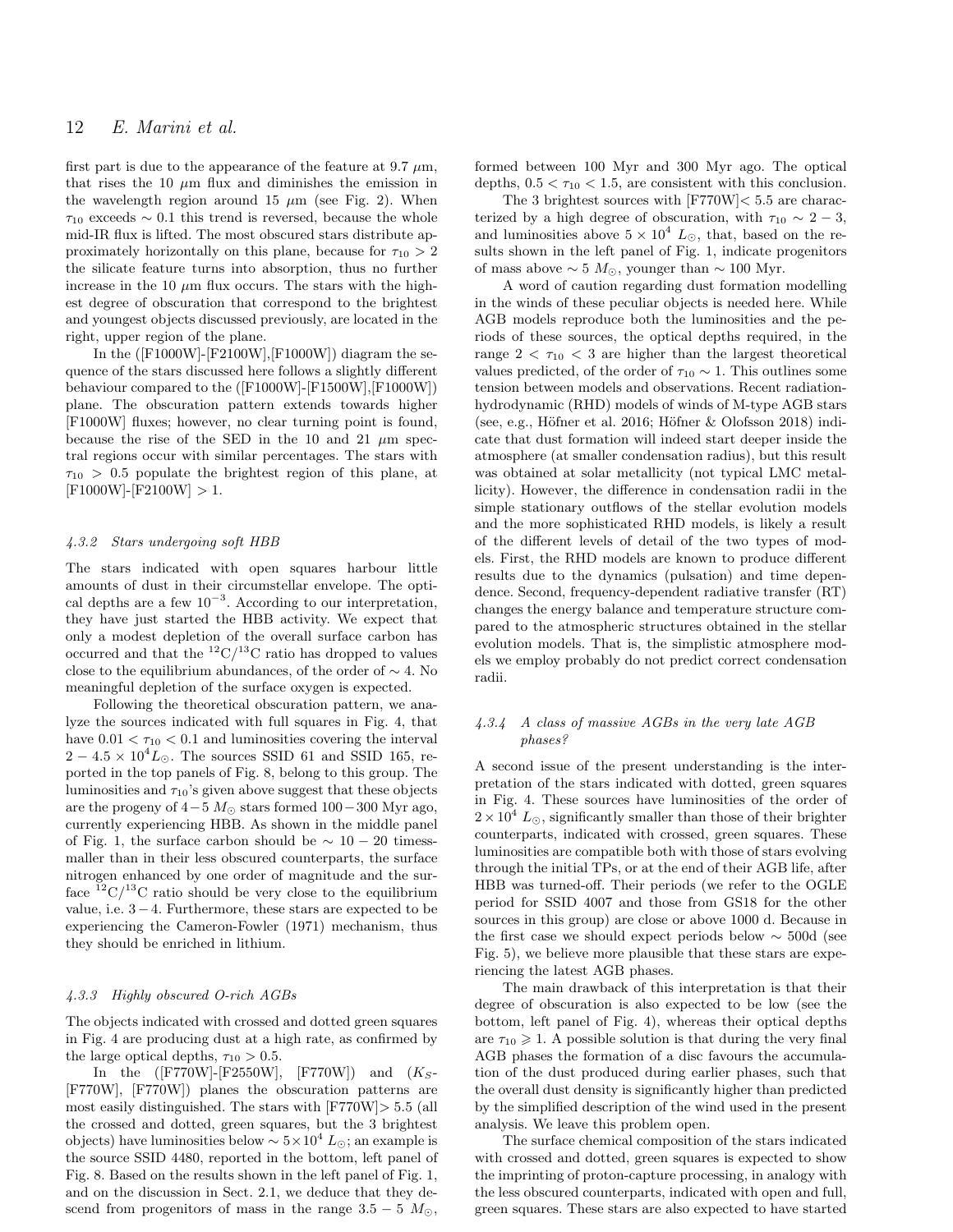the Ne-Na nucleosynthesis, with a sodium enrichment by a factor of  $\sim 5$  (Ventura et al. 2013). If this small sample includes stars of lower metallicity, of the order of  $Z = 4 \times 10^{-3}$ , then we would observe the results of oxygen burning and of Mg-Al nucleosynthesis, with a surface Al enhancement by a factor  $5-10$  and oxygen depletion by a factor  $\sim 2$  (Ventura et al. 2016).

#### 4.4 Iron-dust stars

## 4.4.1 Massive AGB stars with iron dust

The sample studied by Jones et al. (2012, 2014, 2017) include a paucity of bright objects, indicated with blue crosses in Fig. 4, whose luminosities are above  $4.5 \times 10^4$  L<sub>O</sub>. The large fluxes indicate that these stars are the progeny of  $M > 4 M_{\odot}$ stars, currently experiencing HBB. The peculiarity of these stars is in their SED, that exhibits the main silicate feature at 9.7  $\mu$ m, and cannot be reproduced by assuming a silicatedominated dust mineralogy. An example of such a SED is shown in the left panel of Fig. 9. Unlike the bright stars undergoing HBB, discussed earlier in this section, the degree of obscuration is not particularly large, with  $\tau_{10} < 0.01$ .

Marini et al. (2019a) proposed that the stars in this group are the progeny of metal-poor,  $M > 4$   $M_{\odot}$  stars, formed ∼ 100 Myr ago. The little amount of dust present in their surroundings is due to the low metallicity, of the order of  $Z \sim 10^{-3}$ . According to Marini et al. (2019a) the peculiar SED is related to the strong HBB experienced, that provoked a significant drop in the surface abundances of oxygen and magnesium, and the consequent shortage of water molecules and of magnesium atoms, both essential ingredients to form silicate particles. The mineralogy of the dust around these stars is therefore dominated by solid iron, the latter species being not affected by HBB. Iron grains account for  $\sim 80\%$  of the total dust, with smaller percentages of silicates ( $\sim 15\%$ ) and alumina dust  $\sim 5\%$ .

As shown in Fig. 4, in the ([F770W]-[F2550W],  $[$ F770W]) plane these objects populate the region at 1  $\lt$  $[$ F770W]- $[$ F2550W]< 1.5 and  $[$ F770W]  $\sim 8^7$ . The colours of these sources are not extremely red, consistently with the low degree of obscuration. The [F770W] fluxes are higher than those exhibited by the more metal rich counterparts of similar colours. As discussed in Marini et al. (2019a), this is due to the peculiar shape of their SED, because the low percentage of silicates prevents the depression of the flux in the spectral region around 8  $\mu$ m, thus lifting the [F770W] emission.

In the  $(K_S-[F770W], [F770W])$  and  $([F1000W]-$ [F1500W], [F1000W]) planes (see Fig. 4) the iron dust stars cannot be easily identified, as they lie along the obscuration sequence of their counterparts of higher metallicity, close to those indicated with full, green squares.

In the  $($ [F1000W]-[F2100W], [F1000W]) plane these sources populate a zone  $\sim 0.2$  mag bluer than the stars with similar optical depths and higher metallicity: this is because

the higher fraction of iron dust affects the SED by decreasing the relative height of the secondary silicate feature, at  $\sim$  20  $\mu$ m, which diminishes the [F2100W] flux, rendering the [F1000W]-[F2100W] colours bluer.

## 4.4.2 Post-AGB stars with iron dust

In the family of stars surrounded by iron dust we also consider SSID 4267 and SSID 6, indicated in Fig. 4 with open, blue squares filled with crosses. The Spitzer IRS and photometric data and the best-fit model for SSID 4267 are shown in the right panel of Fig. 9.

We find that these two objects have effective temperatures in the range  $T_{\text{eff}} \sim 7000 - 8000$  K, luminosities  $\sim 2-2.5 \times 10^4$  L<sub>☉</sub>, and are surrounded by dust, mainly composed by solid iron. These parameters point to an evolutionary nature that is more evolved than that of stars in the AGB phase, suggesting that they are post-AGBs; this is also consistent with the large IR excess observed (van Winckel 2003; van Aarle et al. 2011; Kamath et al. 2014, 2015) and with the predicted post-AGB luminosities of metal-poor massive AGBs (Miller Bertolami 2016). SSID 4267 is classified as a post-AGB candidate in the photometric study to search for post-AGB stars in the LMC by van Aarle et al. (2011). Additionally, in the Spitzer and TIMMI2 study by Gielen et al. (2011a) of post-AGB disc sources, SSID 6 is classified as a post-AGB star with atypical dust chemistry, because it shows no strong evidence for the expected crystalline features in their spectra. A combination of amorphous silicate dust and alumina was required to fit the spectral features in the 5  $\mu$ m $< \lambda < 40 \mu$ m region. Since we find that SSID 4267 and SSID 6 are surrounded by irondust, we classify these two objects as iron-dust post-AGB stars.

Iron dust post-AGB stars are characterized by optical depths  $\tau_{10} \sim 1 - 5 \times 10^{-3}$ , smaller than their counterparts evolving through the AGB phase. This is because dust formation stops when the stars leave the AGB and the dust layer currently observed is expanding away from the central star, in a lower density region. The dust temperatures required, of the order of  $700 - 900$  K, support this interpretation.

In the study by Woods et al. (2011) these objects have been classified as M-type AGB stars. Woods et al. (2011) identify post-AGB stars based on the presence of a distinguished double peak in the SED, separated by a clear minimum at  $\lambda \sim 2 \mu$ m. SSID 4267 and SSID 6 do not show the expected minimum. Our interpretation for the lack of the expected minimum is that the presence of iron dust makes the minimum in the SED to vanish almost completely, thus rendering the spectrum similar to a scarcely obscured M-type AGB star. Such a modification of the SED is the typical effect of the presence of significant quantities of a featureless dust species (like solid iron is), as discussed in the analysis of dual-dust chemistry AGB and post-AGB stars studied by Marini et al. (2019b).

Furthermore, a meaningful difference between the SED of AGB and post-AGB stars surrounded by iron dust is the peak in the spectral emission, located at shorter wavelenghts in the latter case (see Fig. 9, right panel). As a consequence, AGB stars have lower [F770W] magnitudes than their post-AGB counterparts, and their ([F770W]-[F2550W]) colours

<sup>&</sup>lt;sup>7</sup> The only exception is the source SSID 4098, with  $[$ F770W]  $[F2550W] \sim 2.4$ , which is evolving through a less advanced evolutionary phase, when oxygen in the envelope has not been completely burnt, so that  $\sim$  40% of dust is made up of silicates.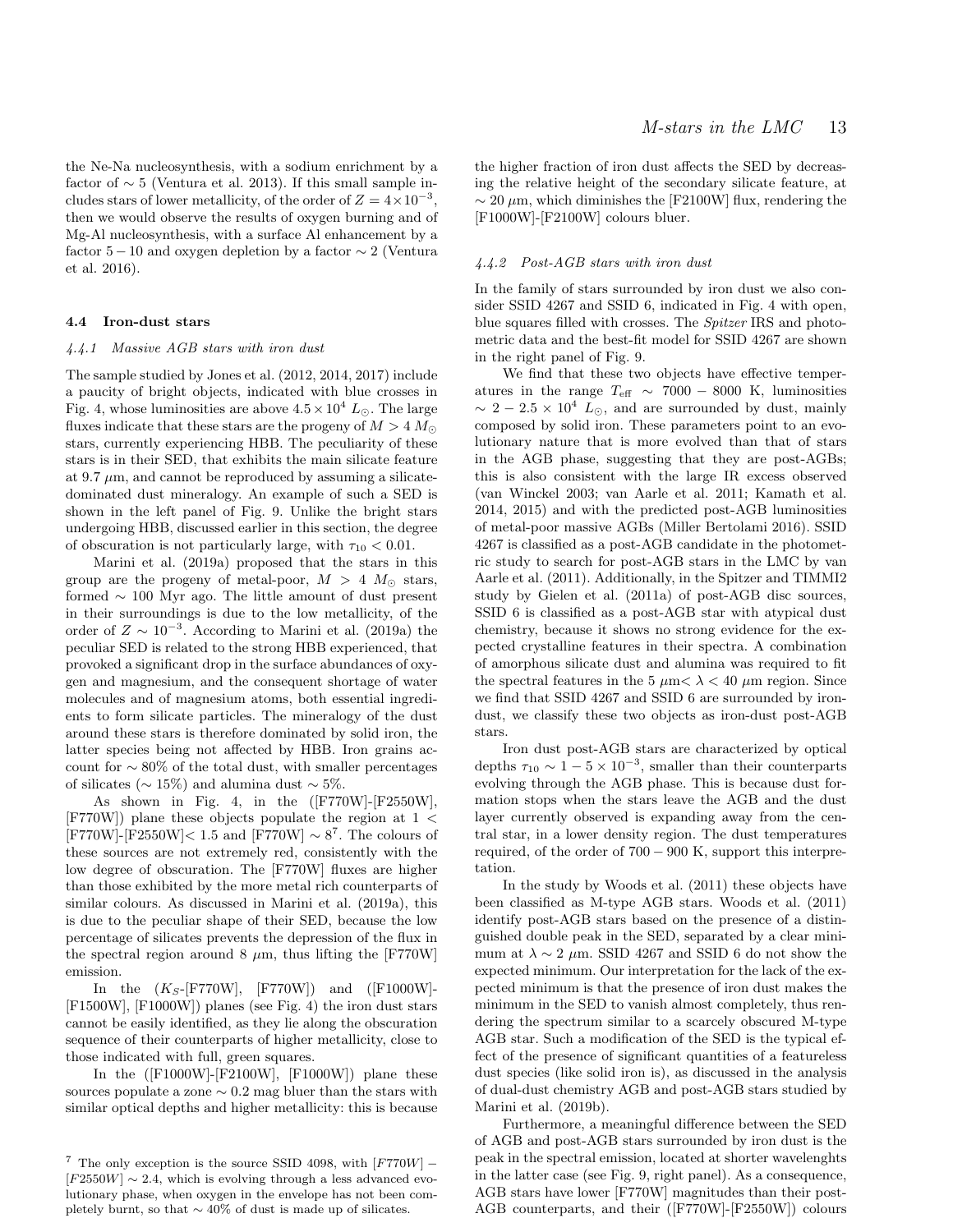

Figure 9. IRS, photometry results and best-fit models for the sources SSID 4486 (left panel) and SSID 4267 (right), interpreted as stars surrounded by dust, whose composition is dominated by iron grains, evolving through the AGB and the post-AGB phase, respectively. For SSID 4267 we report the flux in the  $log(\lambda F_{\lambda})$  scale, to better understand why this object was misclassified as an AGB star (see text) for a discussion on this point).

are bluer. This can be seen in the relative position of the two groups of stars in the ([F770W]-[F2550W], [F770W]) plane.

 $(K_S-[F770W], [F770W])$  is the plane where iron dust AGB and post-AGB stars can be separated more easily. This is because the SED of AGB stars generally peaks at wavelengths around  $\sim 2 \mu m$ , that renders their K<sub>S</sub>-[F770W] colours significantly bluer than in the post-AGB case.

In the ([F1000W]-[F1500W], [F1000W]) and ([F1000W]-[F2100W], [F1000W]) planes iron dust stars populate the same regions.

## 4.5 Dual dust chemistry AGB stars

The stars indicated with yellow diamonds in Fig. 4 exhibit a peculiar SED. Two examples are shown in Fig. 10. While the presence of silicate dust is indicated by the 9.7  $\mu$ m and  $18.7 \mu m$  features, the SED can be hardly accounted for by assuming the presence of a single silicate rich dust layer. This lead Marini et al. (2019b) to propose a dual dust chemical composition for these sources. Despite according to our interpretation yellow crossed diamonds and full diamonds indicate two groups of stars that are evolving through different evolutionary phases, we discuss them in the same context, owing to the similarities in the mass and formation epoch of the progenitors and in the mineralogy of the dust in their circumstellar envelope.

#### 4.5.1 Dual-dust post-AGB stars

The yellow, crossed diamonds (see Fig. 4) indicate stars (SSID 4054, SSID 4245, SSID 4547, SSID 4595) characterized by a dual-dust chemistry, with an effective temperatures above 5000 K and luminosities in the range  $5 \times 10^3 - 10^4$  L<sub>o</sub>. These parameters make them compatible with the post-AGB phase of low-mass (below 2  $M_{\odot}$ ) progenitors (see Sect. 2.4). This interpretation is consistent with the works by van Aarle et al. (2011) and Kamath et al. (2015) who carried out a photometric and spectroscopic classification, respectively, of post-AGB stars in the LMC. These studies, based on the near-IR excess, classify these sources as likely binary post-AGB stars with a 'disc-type' SED.

We interpret the SED of these objects as composed by an internal dusty region, hosting solid carbon particles, and a cooler and more external zone, populated by silicates, alumina dust and solid iron. The evolutionary scenario proposed by Marini et al. (2019b) is that these stars became Cstars during their last TP, after evolving as M-stars during the whole AGB life. The two dusty layers, currently expanding away from the central star, are populated by particles formed before and after the last TP. This scenario can work only if these sources did not experience further TPs after becoming carbon stars. According to the discussion in Sect. 2.1 this is indeed a common behaviour of all the stars of mass 1.2  $M_{\odot}$  <  $M$  < 2  $M_{\odot}$ <sup>8</sup>. Therefore, we deduce that these objects formed between 1 and 4 Gyr ago.

Waters et al. (1998) first proposed that the circumbinary disc may be responsible for mixed chemistry: oxygenrich dust had been ejected by the AGB star in the past and stored in the binary disc, while more recent mass-loss was carbon-rich. This interpretation has since been supported

<sup>8</sup> The lower limit is due to the fact that stars of initial mass below

 $\sim$  1.2  $M_{\odot}$  never become carbon stars.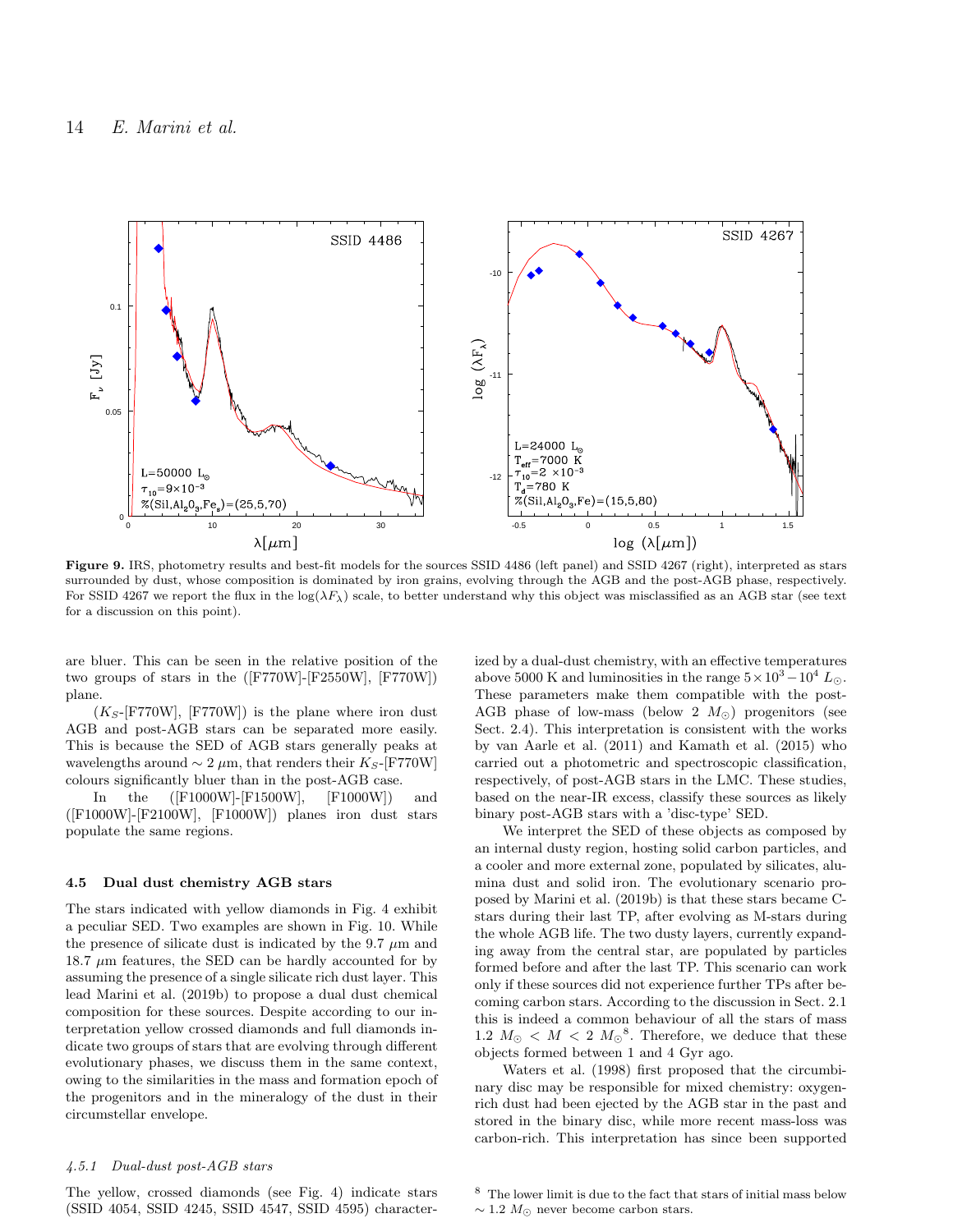

Figure 10. IRS, photometric data and best-fit model of two sources interpreted as stars surrounded by a double-chemistry dust, evolving through a post-thermal pulse phase (SSID 8, left) and the post-AGB phase (SSID 4595, right). The parameters of the two dust layers used to produce the best fit are indicated in the two panels. The right panel also shows (grey line) the spectrum of a source classified as post-AGB, following the criterion by Woods et al. (2011). It is clear the minimum at  $\lambda \sim 2 \mu$ m, usually considered as an indicator of a post-AGB star.

by several studies including Gielen et al. (2011b); Matsuura et al. (2014).

Gielen et al. (2011a), based on the fit of the spectral region 5  $\mu$ m $< \lambda$  < 40  $\mu$ m, concluded that the dust mineralogy for SSID 4595 and SSID 4547 is mainly composed of amorphous and crystalline silicates. However, we confirm that for the four dual-dust post-AGBs in this study, a significant fraction of carbon dust is required to allow the fit of the overall SED, especially in the 1  $\mu$ m $< \lambda < 8$   $\mu$ m region. This is consistent with the detection of a weak PAH-like emission feature at  $6.3 \mu m$  in the SED of SSID 4547 (Marini et al. 2019b).

We note that PNe with a similar dual chemistry (i.e.  $PAHs + amorphous silicates + crystalline silicates)$  are rare but a few of them have been observed towards the Galactic Bulge (Perea-Calderón et al. 2009; Górny et al. 2010)<sup>9</sup>. As a confirmation of this, SSID 4547 was already observed and classified in Matsuura et al. (2014) as an oxygen-rich post-AGB star with PAH features in its spectrum, raising the possibility that this object is characterized by a dual-dust chemistry.

#### 4.5.2 A class of faint AGBs with dual-dust

Full, yellow diamonds in Fig. 4 point faint stars with luminosities in the range  $2 - 4.5 \times 10^3$  L<sub>O</sub>. Their effective temperatures indicate that they are AGB sources. It is not expected that such low-luminosity AGBs form dust in meaningful quantities (see Fig. 1).

The hypothesis that an unusually strong mass loss episode could have temporarily enhanced dust formation is unlikely, for the following reasons: i) the dust temperatures are cool, thus we are observing stars that are not producing dust in the present time; ii) the SED can be reproduced only if some carbon dust is added to silicates, alumina dust and solid iron.

In analogy with the post-AGB stars, Marini et al. (2019b) reproduced the observed SED claiming the presence of an internal dust zone, populated by carbonaceous particles and an outer layer, with a dust composition dominated by silicates. According to Marini et al. (2019b) these stars are evolving through a post-TP phase, during which the CNO nuclear activity is temporarily extinguished (which accounts for the low luminosities found), and no dust is being formed. The two dusty layers host dust grains formed during the phases immediately before the TP, when solid carbon grains were formed, and during the previous interpulse phase, before becoming carbon stars.

#### 4.5.3 Dual-dust stars in the colour-magnitude planes

Among the different observational planes shown in Fig. 4, the diagram where dual-dust chemistry objects can be identified most easily is the  $(K_S-$ [F770W], [F770W]) plane. The presence of carbon dust makes the [F770W] flux higher and the  $K_S$ -[F770W] colour bluer than in stars of similar optical depth. Therefore, the colours of these stars in this plane are comparable with those of the largely obscured stars dis-

<sup>9</sup> Curiously, the PAHs in these few peculiar PNe are very similar to those in SSID 4547, where the PAHs at 6.3 (and 11.3  $\mu$ m) are much stronger than the other two  $(7.7 \text{ and } 8.6 \mu \text{m})$ , almost absent).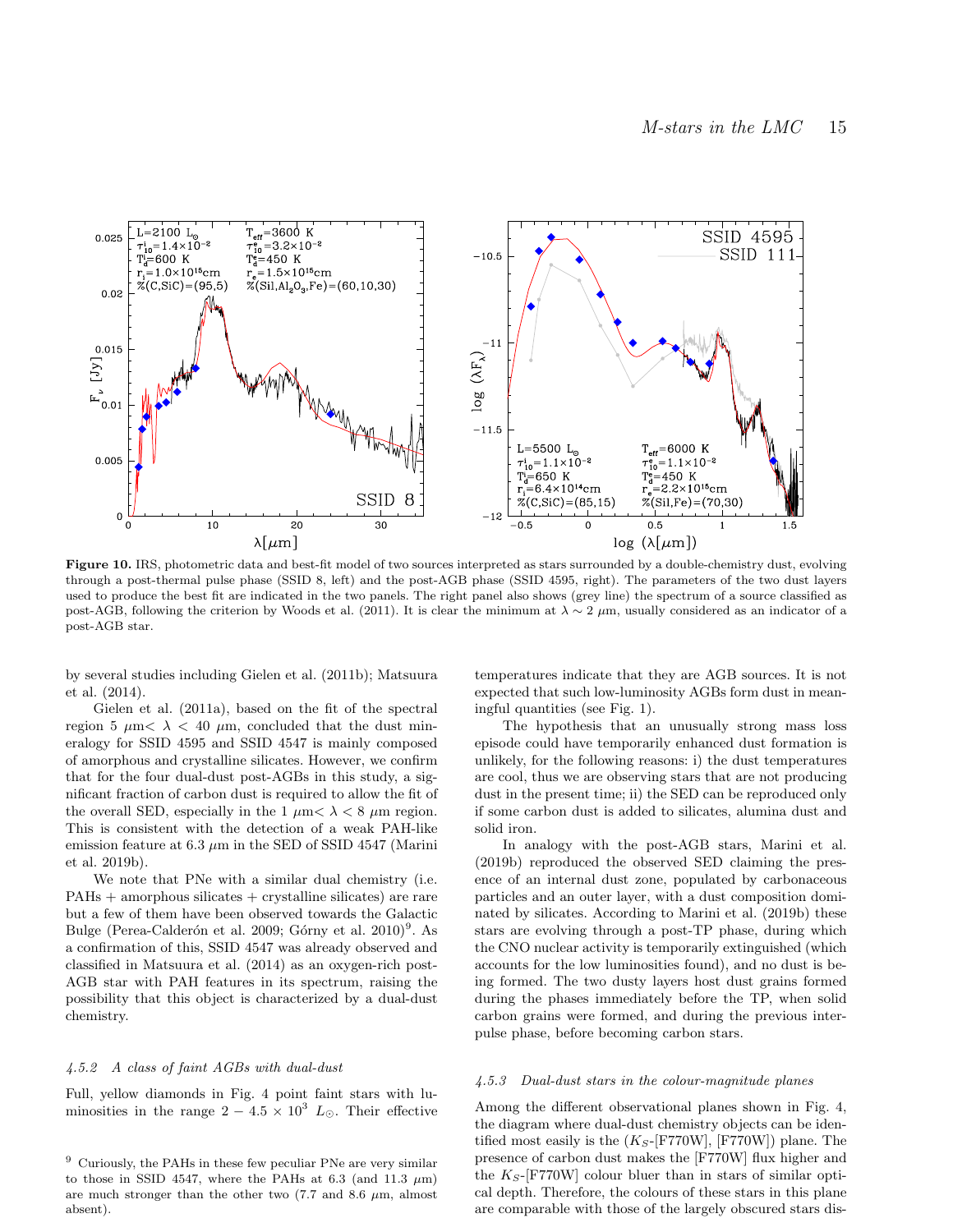cussed in Sect. 4.3, that are much brighter. As shown in the top, right panel of Fig. 4, the stars with dual dust chemistry lie in the portion of the  $(K_S-[F770W],[F770W])$  plane at K<sub>S</sub>-[F770W]  $\sim 2.5 - 3.5$ , tracing an almost vertical sequence, below the obscuration pattern defined by the higher mass counterparts (indicated with green squares). In this  $K_S$ -[F770W] colour range is located also SSID 130, that, on the other hand, is characterized by a dual dust chemistry as well (see Sect. 4.2).

In the  $($ [F770W]-[F2550W], [F770W]) plane they lie slightly above the stars with similar degree of obscuration, again for the peculiar shape of the SED in the  $\lambda \sim 8 \mu m$ spectral region; however, their identification is more tricky than in the  $(K_S$ -[F770W],[F770W]) plane.

In the ([F1000W]-[F1500W],[F1000W]) and ([F1000W]- [F2100W],[F1000W]) planes the dual chemistry stars populate the same region where we find the sources with low obscuration.

## 5 M-TYPE EVOLVED STARS IN THE COLOUR-COLOUR DIAGRAMS

The distribution of the several M stars classes discussed in the previous section in the colour-colour diagrams can be used to identify the different obscuration sequences and to select those planes where the various groups can be distinguished more clearly. In this case we lack significant information on the luminosity of the individual sources, but we gain some more data on the optical depth of the circumstellar envelopes. We show here the population of the stars in the sample used in the present investigation on the  $( [F770W] - [F2550W], K_S - [F770W]),$  $(K_S-[F770W], \quad [F1500W]-[F1800W]), \quad ([F1000W]-[12.5],$ [F1500W]-[F1800W]), ([F770W]-[F1000W], [F1500W]- [F2550W]) planes. We base the discussion on the results commented in the previous section.

As shown in the top, left panel of Fig.11, in the  $([F770W] - [F2550W], K<sub>S</sub> - [F770W])$  plane, low-mass stars (magenta triangles; Sect. 4.2), and massive AGBs (green squares; Sect. 4.3), follow similar obscuration patterns, the latter extending to redder colours, because they reach higher optical depths. The two locii overlap in this case, because the main factor affecting the position of the stars is the optical depth; this allows us to draw a unique obscuration line. The trend is approximately horizontal up to  $\tau_{10} \sim 0.1$ ,  $[$ F770W]- $[$ F2550W]  $\sim$  2; this behaviour is consistent with the arguments presented in Sect. 4.2, related to the modification of the shape of the SED, when the main silicate feature appears. For higher  $\tau_{10}$ , as shown in the right panel of Fig. 2, the SED is shifted to the mid-IR, which diminishes the flux in the near-IR, thus triggering a significant reddening of the  $K_S$ -[F770W] colours: the sequences turn upwards in the diagram.

The stars with iron dust, both AGB and post-AGB, and those with dual-dust chemistry, discussed respectively in Sect. 4.4 and 4.5, are located in a diagonal sequence above the two afore mentioned obscuration sequences. This is once more due to the particular morphology of their SED, which does not exhibit a clear minimum in the  $8 \mu m$  region.

The link between the position of the individual sources and the degree of obscuration of the circumstellar envelope is clear also in the  $(K_S$ -[F770W], [F1500W]-[F1800W]) plane, shown in the top, right panel of Fig.11. Low-mass and massive AGB stars describe obscuration sequences that extend to the red, with  $K_S$ -[F770W] and [F1500W]-[F1800W] spanning a range of  $\sim 6$  mag and  $\sim 1$  mag, respectively. Among the colours considered so far, [F1500W]-[F1800W] is the least sensitive to  $\tau_{10}$ , because, as shown in Fig. 2, the presence of the secondary silicate feature at 18  $\mu$ m is accompanied by a general increase in the stellar flux in all the spectral region between 10 and 25  $\mu$ m: both the [F1500W] and [F1800W] fluxes increase when a prominent secondary silicate feature is present in the spectrum. This is the reason why [F1500W]-[F1800W] never exceeds the maximum value,  $[F1500W]$ - $[F1800W]$ ∼ 0.8, reached for  $K_S$ - $[F770W] \sim 2$ .

The peculiar shape of the SED in the  $8 \mu m$  region makes iron dust and dual dust chemistry stars populate regions of the plane below the main obscuration pattern. In particular, AGB stars surrounded by iron dust are clearly separated from post-AGB stars and low-luminosity objects, with  $K_S$ -[F770W] ∼ 1, [F1500W]-[F1800W]~ 0.3. This is due to the steep rise of the SED at  $\lambda \leq 8 \mu m$  of the iron dust AGB sources respect to their post-AGB counterparts and stars with dual-dust chemistry. An additional colour where iron post-AGB stars are clearly isolated is the [F1280W]-[F2550W]. This is due to the absence of the silicates secondary feature. This colour in combination with  $K_S$ -[F770W], separates this group of sources from the obscuration sequence traced by the rest of the sample.

The bottom panels of Fig.11 show the distribution of the stars in the sample considered here in two additional planes proposed by Jones et al. (2017) to discriminate AGB stars from other sources, e.g. young stellar objects and planetary nebulae. ([F1000W]-[F1280W],[F1500W]-[F1800W]) is also useful to separate O-rich from C-rich AGB stars, while  $([F770W] - [F1000W], [F1500W] - [F2550W])$  is effective in distinguishing between galactic and non-galactic sources. Nevertheless, unlike the upper panels diagrams, the trend of the colours of the O-rich stars with the optical depth is not straightforward. This is because the [F1000W] and [F1280W] flux depend on the particular way with which the shape of the main silicate feature changes with  $\tau_{10}$ .

In the ([F1000W]-[F1280W],[F1500W]-[F1800W]) plane the position of the individual stars does not allow a clear identification of the obscuration properties. The stars with iron dust and their counterparts with dual dust chemistry can be distinguished more clearly: indeed their [F1500W]- [F1800W] colours are bluer for a given [F1000W]-[F1280W], because the depression of the flux at  $15 \mu m$  is lower in comparison to the stars whose main dust component is made up of silicates.

In the ([F770W]-[F1000W],[F1500W]-[F2550W]) plane the different classes of stars presented in the previous section partly overlap and the separation among the various groups is not straightforward.

#### 6 SUMMARY AND CONCLUSIONS

A summary of the overall interpretation of the LMC sources published by Jones et al. (2012) is reported in Table 2. For each source the luminosity, coordinates, periods (when available), optical depth at 10  $\mu$ m, dust mineralogy and evolu-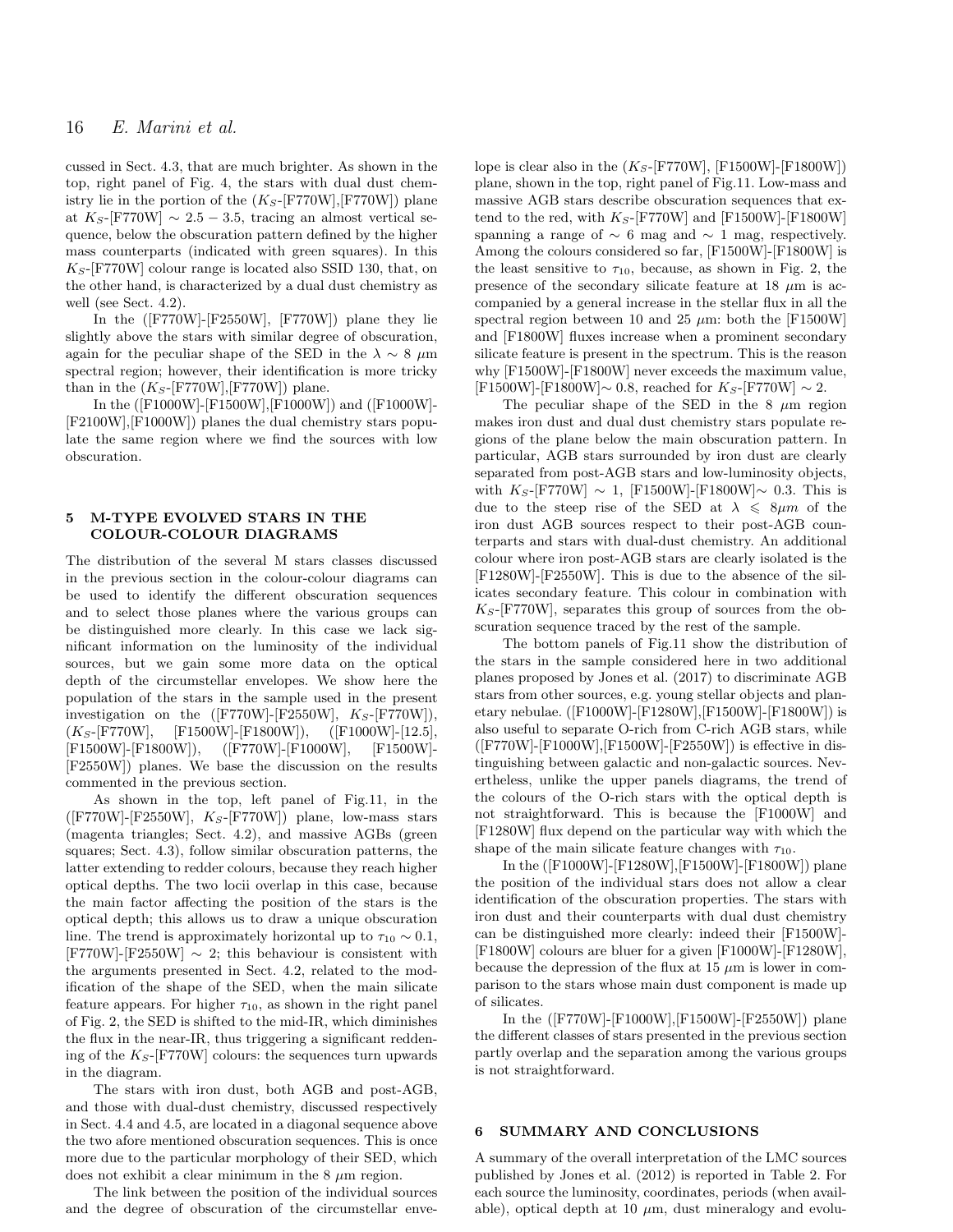

Figure 11. The evolved, M-type stars in the sample published by Jones et al. (2012, 2014, 2017) in the various colour-colour planes, obtained by using the IR filters of the JWST.

tionary characterization are given. In the case of stars with dual-dust chemistry, we also report the optical depth and the percentages of solid carbon and SiC of the inner layer.

The table also includes the interpretation by GS18. We notice an overall satisfactory agreement with the latter exploration, but a few sources, for which the luminosities derived in the present study and in GS18 are substantially different. For what attains the sources SSID 121 and SSID 4007, the explanation is in the choice of GS18 to scale the IRS fluxes to match the IRAC and MIPS data. If we take this into account, the results are consistent. In the other few cases where the results are not consistent (i.e. SSID 38, 165, 4038 and 4483), we notice that the best fit obtained by

GS18 are indeed of poor quality, as witnessed by the high  $\chi^2$  obtained, above 750.

The results presented and discussed in the previous sections show that the LMC sample of the sources classified as evolved M-type AGB stars is mainly composed by two groups: a) low-mass stars, evolving through advanced AGB phases; b) massive AGB stars experiencing HBB. Additional stars included in the sample are low-metallicity massive AGBs surrounded by mostly iron dust, post-AGB stars and objects with dual-dust chemistry composition.

Among the two classes of objects listed in points a) and b), massive AGB stars are on the average more obscured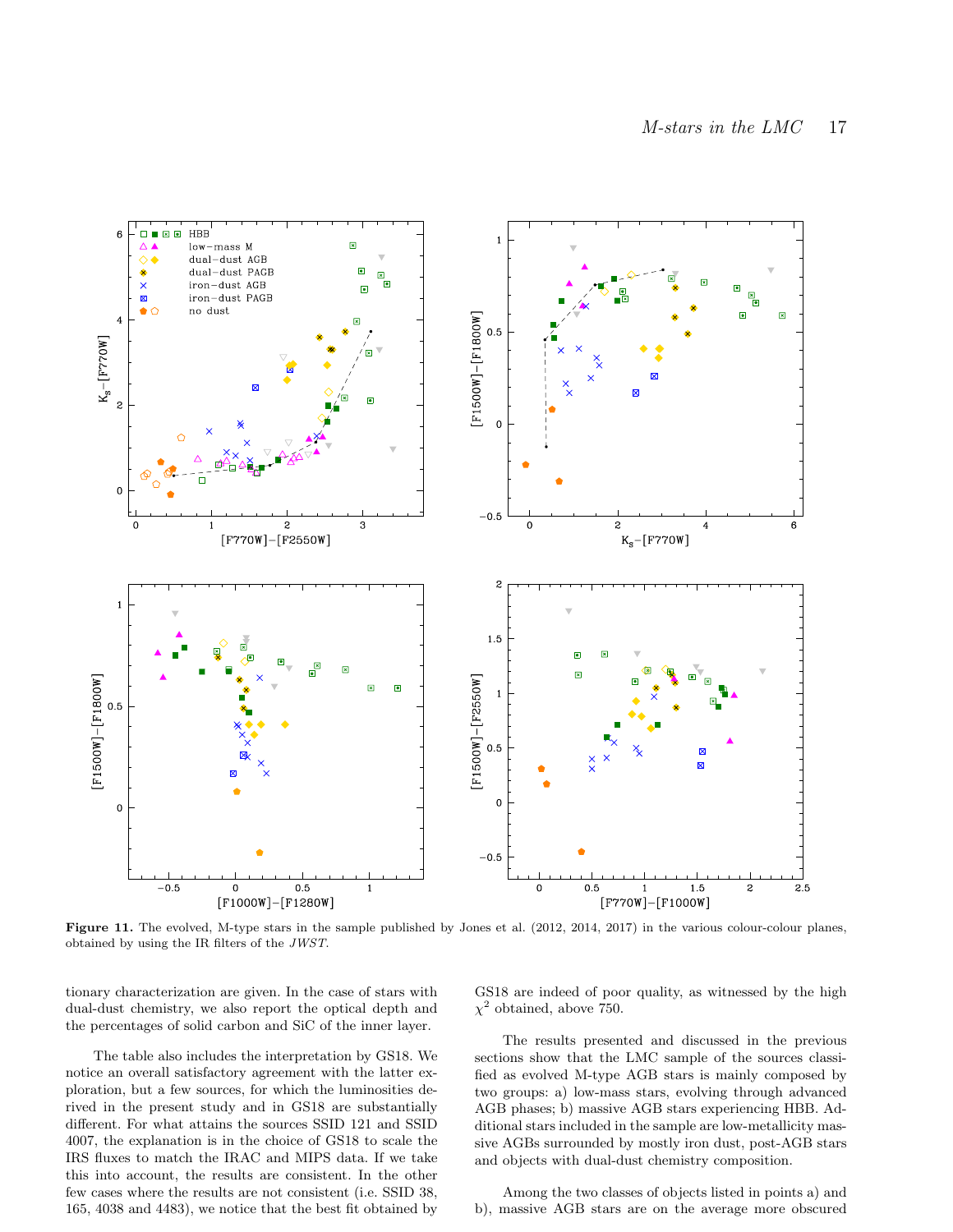than low-mass objects; however, the optical depths of the two groups partly overlap.

Whatever is the combination of JWST fiters adopted to build the observational planes, we expect that the separation between the two groups listed in points a) and b) can be more appreciated in the colour-magnitude diagrams compared to the colour-colour ones. Therefore, on general grounds, the former are a better diagnostic for the characterization of the individual sources.

The majority of these stars, with the exception of a few cases discussed in Sect. 4.4.2, are characterized by the presence of two silicate features, affecting the spectral range between  $\sim 8$  and  $\sim 22 \mu$ m. The shape of the SED in this wavelength interval depends on the optical depth, in turn related to the presence of dust in the circumstellar envelope of the star. As discussed in Sect. 2.3, the modality with which the SED changes with  $\tau_{10}$  is not straightforward. This behaviour makes the filters falling within the afore mentioned spectral range to be of little help in the interpretation of the observations, because the obscuration patterns traced in the observational planes built with these filters present turning points and deviations, which prevents a straight understanding of the results (see Figs. 4 and 11).

As discussed in previous sections, a key-quantity in the interpretations of dusty M-stars is the [F770W] flux. This is because, as far as the dust around the stars is dominated by the silicate component, the [F770W] flux is less sensitive to the details of the changes in the shape of the SED with the degree of obscuration, compared to the filters in the  $8 \mu m < \lambda < 22 \mu m$  spectral region. On the other hand, the [F770W] flux is extremely sensitive to the presence of iron dust or, more generally, of featureless dust species and can therefore be efficiently used to check whether the sample encompasses iron dust stars and dual-chemistry sources.

Still within the mid-IR domain, the [F2550W] flux proves an important tool for the characterization of the individual sources, as it is sensitive to the overall degree of obscuration in the circumstellar envelope.

Turning to the near-IR, the  $K<sub>S</sub>$  flux is also extremely sensitive to the optical depth, although the measurements of the flux in the near-IR spectral regions can be hard for the most extremely obscured sources.

Based on the arguments given above, we conclude that the color-magnitude ([F770W]-[F2550W], [F770W]) plane is the best diagnostic for dusty M-stars, allowing the identification of the following: a) two separated obscuration patterns, holding for massive stars undergoing HBB and for their lower mass counterparts; b) stars surrounded by iron dust, interpreted as the progeny of low-metallicity massive AGBs; c) post-AGB stars with a dual-chemistry dust composition.

The same two groups of obscured, M-stars can be also distinguished in the color-magnitude  $(K_S-[F770W],$ [F770W]) plane. In this diagram the post-AGB stars are more clearly separated and the  $K_S$ -[F770W] colour of massive AGBs is more sensitive than [F770W]-[F2550W] to the degree of obscuration. However, the obscuration pattern traced by low-mass dusty AGBs is extremely short and, as discussed previously, the estimate of the  $K<sub>S</sub>$  flux is hampered by the presence of large quantities of dust.

The latter set of filters can also be used to plot the stars in the colour-colour ([F770W]-[F2550W],  $K_S$ -[F770W]) plane. In this case a clear degree of obscuration is present, despite the sequences of massive AGBs and low-mass stars are not separated. Post-AGB stars, iron-dust sources and dual-dust chemistry stars can be distinguished, although they populate zones of the plane close to the main obscuration pattern.

Among the colour-colour planes, an alternative possibility to select the different groups of stars is  $([K_S-FT70W],$ [F1500W]-[F1800W]).

In summary, future JWST investigations aimed at the characterization of evolved M stars in galaxies must consider as a priority the collection of data in the F770W and F2550W filters. The F210M filter will be also useful to build combinations of near-IR and mid-IR photometry to distinguish the different obscuration sequences and characterize the individual sources, although its use is limited by the extremely low near-IR fluxes of the most obscured stars.

#### ACKNOWLEDGEMENTS

FDA and DAGH acknowledge support from the State Research Agency (AEI) of the Spanish Ministry of Science, Innovation and Universities (MCIU) and the European Regional Development Fund (FEDER) under grant AYA2017- 88254-P.

DK acknowledges the support of the Australian Research Council (ARC) Discovery Early Career Research Award (DECRA) grant (95213534).

MT acknowledges support the European Research Council (ERC) under the European Union's Horizon 2020 research innovation programme (Grant Agreement ERC-StG 2016, No 716082 'GALFOR', PI: Milone) and from MIUR through the the FARE project R164RM93XW 'SEMPLICE' (PI: Milone).

#### REFERENCES

- Begemann B., Dorschner J., Henning T., Mutschke H., Gürtler J., Kömpe C., Nass R., 1997, ApJ, 476, 199
- Blöcker T., Schönberner D., 1991, A&A, 244, L43
- Blum R. D., Mould J. R., Olsen K. A., et al. 2006, AJ, 132, 2034
- Boothroyd A. I., Sackmann I.-J. 1988, ApJ, 328, 653
- Bouchet P., García-Marín M., Lagage P.-O., et al. 2015, PASP, 127, 612
- Bowen G. H., 1988, ApJ, 329, 299
- Boyer M. L., McQuinn K. B. W., Barmby P., et al., 2015, ApJS, 216, 10
- Cameron A. G. W., Fowler W. A. 1971, ApJ, 164, 111
- Cherchneff I., 2006, A&A, 456, 1001
- Dell'Agli F., Ventura, P., García Hernández, D. A., et al. 2014a, MNRAS, 442, L38
- Dell'Agli F., García-Hernández D. A., Rossi C., et al. 2014b, MNRAS, 441, 1115
- Dell'Agli F., Ventura P., Schneider, R., et al. 2015a, MN-RAS, 447, 2992
- Dell'Agli F., García-Hernández D. A., Ventura P., et al. 2015b, MNRAS, 454, 4235
- Dell'Agli F., Di Criscienzo M., Boyer M. L., García-Hernández, D. A. 2016, MNRAS, 460, 4230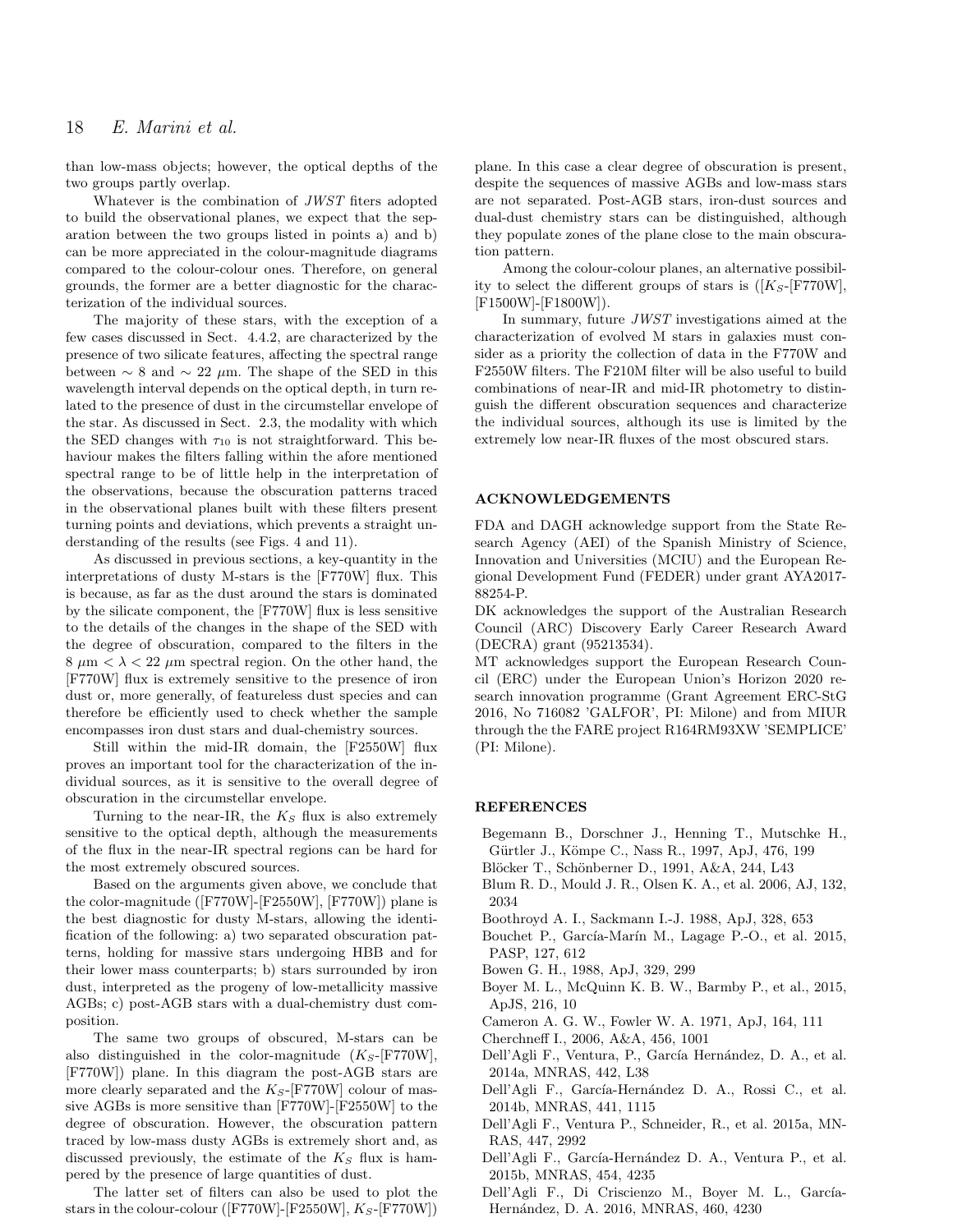| Table 2. The summary of the overall interpretation of the LMC sources analyzed in this work, including the interpretation by GS18. |  |  |  |  |  |
|------------------------------------------------------------------------------------------------------------------------------------|--|--|--|--|--|
| This table is available in its entirety in machine-readable form.                                                                  |  |  |  |  |  |

| <b>SSID</b> | RA DEC         | Period (d)               | $L/L_{\odot}$ | $\%$ (Sil, Al <sub>2</sub> O <sub>3</sub> , Fe) | $\tau_{10}$          | Type           | $L/L_{\odot}$ (GS18) | $\%$ (Sil,Al <sub>2</sub> O <sub>3</sub> ,Fe) (GS18) |
|-------------|----------------|--------------------------|---------------|-------------------------------------------------|----------------------|----------------|----------------------|------------------------------------------------------|
|             | 69.338 -70.579 | $\overline{\phantom{0}}$ | 7000          | (60, 40, 0)                                     | $4.5 \times 10^{-3}$ | Low-mass M     | 5894                 | (40,60,30)                                           |
| 6           | 72.393 -69.097 | $\overline{\phantom{0}}$ | 18000         | (15, 0, 85)                                     | $2 \times 10^{-3}$   | Iron-dust PAGB |                      | $\overline{\phantom{a}}$                             |
| 8           | 72.869 -69.930 | 884                      | 2100          | (60, 10, 30)                                    | $3.2 \times 10^{-2}$ | Dual-Dust AGB  | 1660                 | (70, 30, 30)                                         |
|             |                |                          |               | $C$ 95, SiC 5                                   | $1.5 \times 10^{-2}$ |                |                      |                                                      |
| 13          | 73.290 -68.286 | 916                      | 5500          | $\overline{\phantom{0}}$                        |                      | No dust        | 5545                 | (40,60,1)                                            |
| 22          | 74.097 -69.463 |                          | 4700          | (60,5,35)                                       | $1.5 \times 10^{-2}$ | Dual-dust AGB  | 7524                 | (70, 30, 30)                                         |
|             |                |                          |               | $C$ 95, SiC 5                                   | $8 \times 10^{-3}$   |                |                      |                                                      |
| 38          | 76.120 -67.690 | 577                      | 34000         | (65,5,30)                                       | $6.7 \times 10^{-2}$ | <b>HBB</b>     | 14409                | (100, 0, 30)                                         |
| 54          | 76.997 -68.657 | $\overline{\phantom{0}}$ | 4300          | (55, 30, 15)                                    | $1.8 \times 10^{-2}$ | Dual-dust AGB  | 3257                 | (70, 30, 30)                                         |
|             |                |                          |               | C <sub>100</sub>                                | $6 \times 10^{-3}$   |                |                      |                                                      |

- Dell'Agli F., García-Hernández D. A., Schneider, R., et al. 2017, MNRAS, 467, 4431
- Dell'Agli F., García-Hernández D. A., Ventura P., et al. 2018a, MNRAS, 475, 3098
- Dell'Agli F., Di Criscienzo M., Ventura P., et al. 2018b, MNRAS, 479, 5035
- Dell'Agli F., Di Criscienzo M., García-Hernández D. A., et al. 2019, MNRAS, 482, 4733
- Di Criscienzo M., Dell'Agli F., Ventura P., et al. 2013, MN-RAS, 433, 313
- Feast M., 1999, PASP, 111, 775
- Ferrarotti A. S., Gail, H.-P. 2002, A&A, 382, 256
- Ferrarotti A. S., Gail, H.-P. 2006, A&A, 447, 553
- Gail, H.-P. & Sedlmayr E. 1999, A&A, 347, 594
- Gail H.-P., Wetzel S., Pucci A., Tamanai A. 2013, A&A, 555, A119
- Gielen C., Bouwman J., van Winckel H., et al. 2011, 533, A99
- Gielen C., Cami J., Bouwman J., Peeters E., Min M., 2011, A&A, 536, A54
- Górny S. K., Perea-Calderón J. V., García-Hernández
- D. A., García-Lario P., Szczerba R., 2010, A&A, 516, A39 Groenewegen M. A. T., Sloan G. C. 2018, A&A, 609, A114
- Hanner M., 1988, ioch.rept
- Harris J., Zaritsky D. 2009, AJ, 138, 1243
- Höfner S., Bladh S., Aringer B., Ahuja R., 2016, A&A, 594, A108
- Höfner S., Olofsson H., 2018, A&ARv, 26, 1
- Iben, I. Jr. 1974, ARA&A, 12, 215
- Javadi A., van Loon J. T., Khosroshahi H. 2016, Memorie della Societá Astronomica Italiana, 87, 278
- Jones O. C., Kemper F., Sargent B. A., et al. 2012, MN-RAS, 427, 3209
- Jones O. C., Kemper F., Srinivasan S., McDonald I., Sloan G. C., Zijlstra, A. A. A. 2014, MNRAS, 440, 631
- Jones O. C., Meixner M., Justtanont K., Glasse, A. 2017, ApJ, 841, 15
- Kamath D., Wood P. R., Van Winckel H., 2014, MNRAS, 439, 2211
- Kamath D., Wood P. R., Van Winckel H., 2015, MNRAS, 454, 1468
- Karakas A. I. 2010, MNRAS, 403, 1413
- Karakas A. I., Lattanzio, J. C. 2014, PASA, 31, e030
- Karakas A. I., Lugaro M., Carlos M., Cseh B., Kamath D.,
- García-Hernández D. A. 2018, MNRAS, 477, 421
- Kemper F., Woods P. M., Antoniou V., et al. 2010, PASP,

122, 683

- Li Y., Bryan G. L., Quataert E. 2019, arXiv:1901.10481
- Marigo P., Girardi L., Bressan A. 1999, A&A, 344, 123
- Marigo P. 2002, A&A, 387, 507
- Marini E., Dell'Agli F., Di Criscienzo M., Puccetti S., García-Hernández D. A., Mattsson L., Ventura P. 2019a, ApJL, 871, L16
- Marini E., Dell'Agli F., García-Hernández D. A., Groenewegen M. A. T., Puccetti S., Ventura P., Villaver E., 2019b, MNRAS, 488, L85
- Matsuura M., et al., 2014, MNRAS, 439, 1472
- Mazzitelli I., D'Antona F., Ventura P. 1999, A&A, 348, 846
- Meixner M. et al., 2006, AJ, 132, 2268
- Miller Bertolami M. M. 2016, A&A, 588, A25
- Nanni A., Bressan A., Marigo P., Girardi L., 2013, MN-RAS, 434, 2390
- Nanni A. Bressan A. Marigo P. Girardi L., 2014, MNRAS, 438, 2328
- Nanni A., Groenewegen M. A. T., Aringer B., et al. 2019, MNRAS, 487, 502
- Nenkova M., Ivezic Z., Elitzur M., 1999, LPICo, 20, LPICo.969
- Ordal M. A., Bell R. J., Alexander R. W., et al. 1988, Applied Optics, 27, 1203
- Ossenkopf V., Henning T., Mathis J. S., 1992, A&A, 261, 567
- Pegourie B., 1988, A&A, 194, 335
- Perea-Calderón J. V., García-Hernández D. A., García-Lario P., Szczerba R., Bobrowsky M. 2009, A&A, 495, L5
- Renzini A., Voli M. 1981, A&A, 94, 175
- Riebel D., Meixner M., Fraser O., Srinivasan S., Cook K., Vijh U. 2010, ApJ, 723, 1195
- Riebel D., Srinivasan S., Sargent B., Meixner M., 2012, ApJ, 753, 71
- Rieke G. H., Wright G. S., Böker T., et al. 2015, PASP, 127, 584
- Schlegel D. J., Finkbeiner D. P., Davis M., 1998, ApJ, 500, 525
- Schneider R., Valiante R., Ventura P., et al. 2014, MNRAS, 442, 1440
- Sharp C. M., Huebner W. F. 1990, ApJS, 72, 417
- Skrutskie M. F., et al., 2006, AJ, 131, 1163
- Soszyński I., Udalski A., Szymański M. K., et al. 2009, AcA, 59, 239
- Srinivasan S. et al., 2009, AJ, 137, 4810